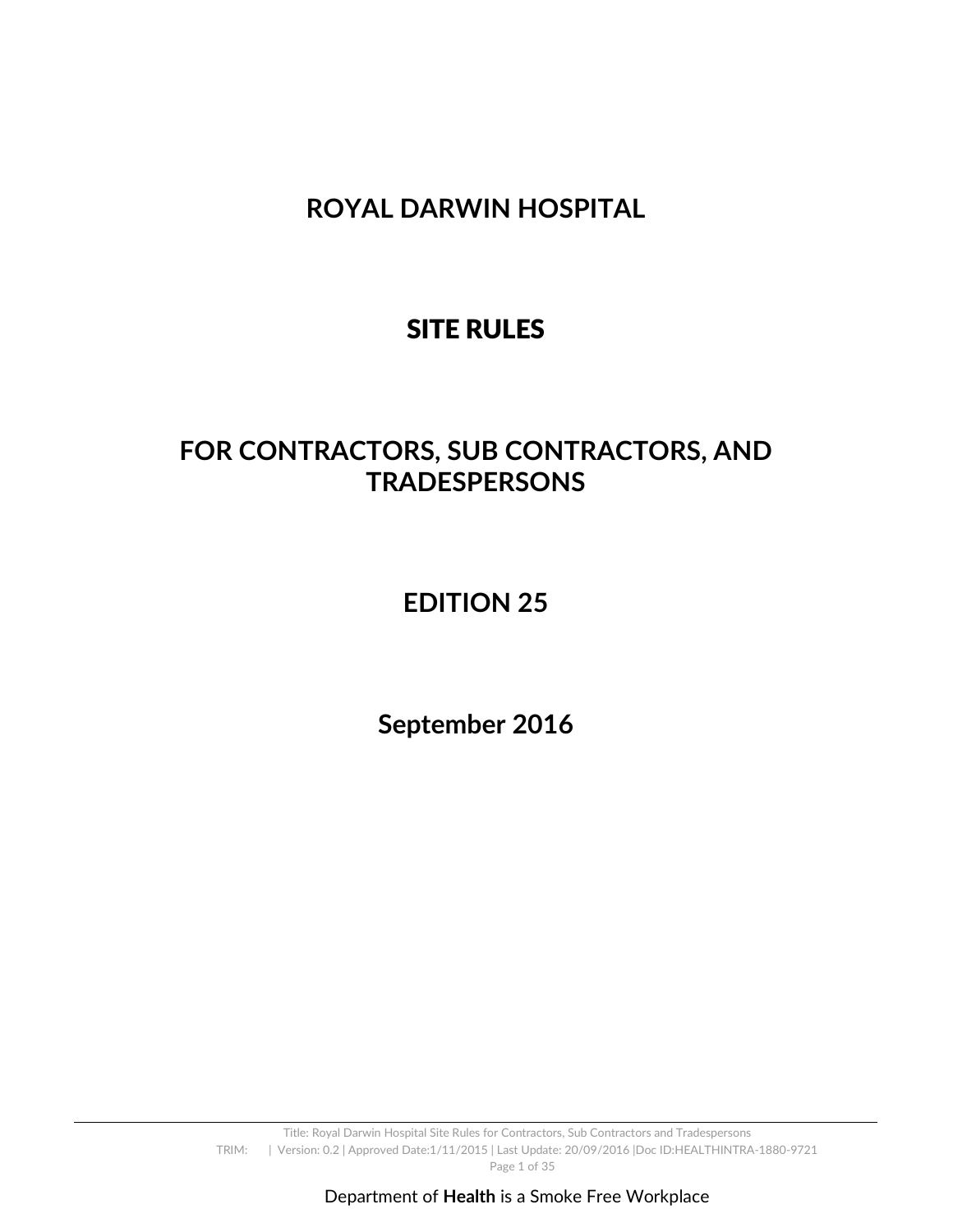**The Royal Darwin Hospital Campus Site Rules is a key contractual document for all Contractors, Subcontractors, and Trade persons performing works on behalf of any and all internal or external stakeholders requiring mandatory compliance. This document is critical to each worker's safety and the safety of others and is considered to be fully understood following the completion of the compulsory Royal Darwin Hospital Induction for workers engaged directly or indirectly by RDH Engineering, Top End Health Service, Department of Infrastructure, Department of Health, or any other agency/business unit required to complete works at the Royal Darwin Hospital Campus. This document is not intended and does not replace or amend any existing applicable WH&S Legislation but rather provides site specific information.**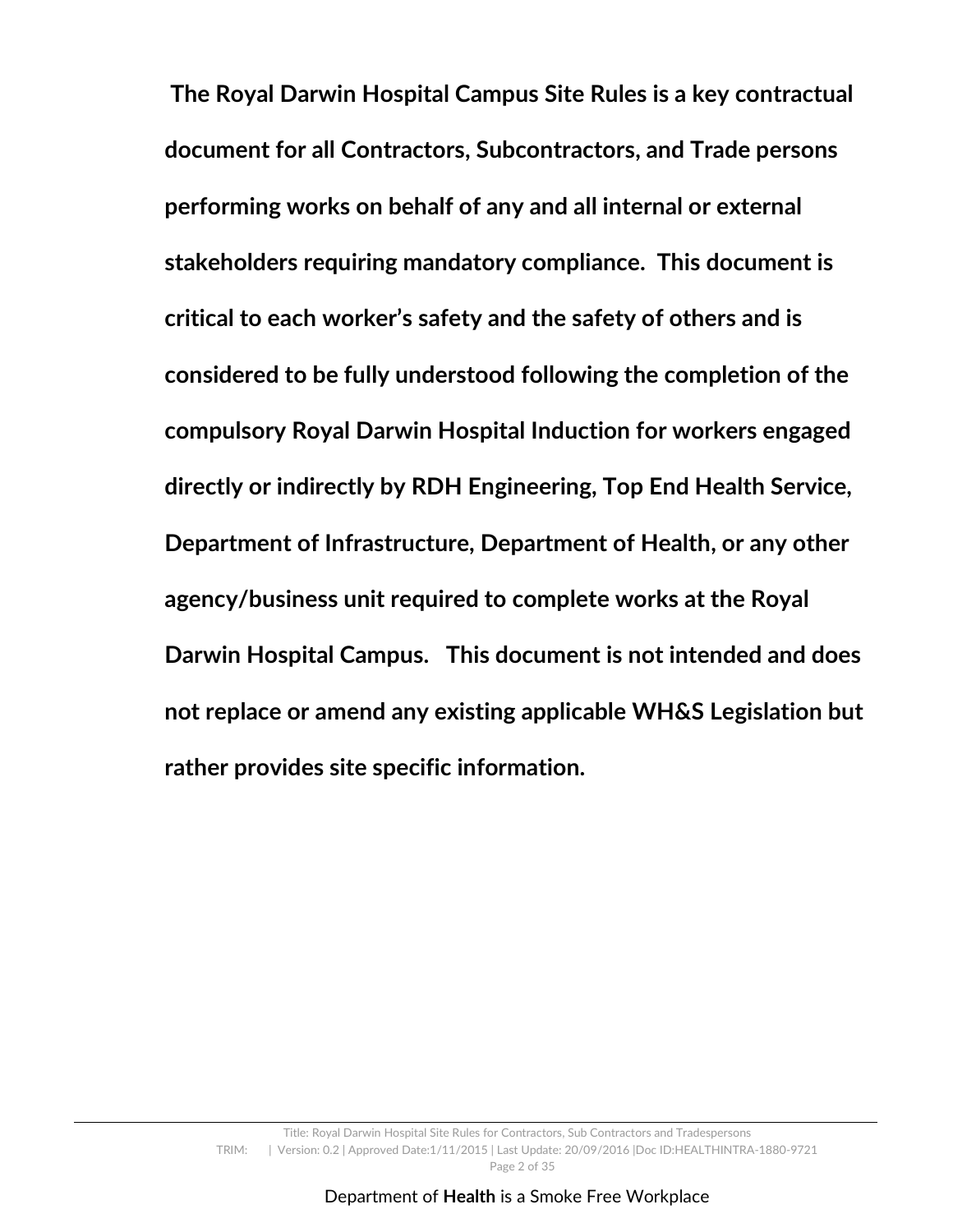## **GENERAL INFORMATION**

All Works performed by a Contractor, Subcontractor, and Trades person within the boundary of the Royal Darwin Hospital Campus as defined by these Rules shall remain at all times under the control of the Engineering Management (EM), Royal Darwin Hospital (RDH) or delegate.

For the Infrastructure Works Program including Specific R&M, Minor New Works, and Capital Works the Department of Infrastructure is considered to be acting on behalf of Engineering Management carrying the same authority as the site controller and is liable for all Workers and any resulting actions as they relate to Works performed at the Royal Darwin Hospital Campus Site.

The Engineering Manager is currently located on the lower ground floor of the Hospital Main Ward Block and may be contacted via the Engineering Front office as indicated below.

**Normal Business Hours**  Monday to Friday - 0800 hours - 1615 hours

#### **Contact Information**

RDH Engineering Front Office: **8922 8556** Fax: **8922 8860** Biomedical Engineering specific enquiries: **8922 8205 Email: EngineeringServicesRDH.THS@nt.gov.au MEX Online Work Request Form http://dwnrdhbas0q/MEXData-RDH-FM/#/Login MEX Contractor Portal – See Engineering Admin for Details Request MEX Access via email - EngineeringServicesRDH.THS@nt.gov.au**

## **After Hours Contact**

Telephone**: 8922 8888** or **999** from Hospital phones (Hospital Main Switchboard) Request the on-call RDH Engineering Representative.

#### **In case of an Emergency dial 000.**

**In case of an Emergency occurring within the Hospital, dial \* \* \***

#### By Mail

Engineering Manager Department of Health, Royal Darwin Hospital, PO Box 41326 CASUARINA NT 0811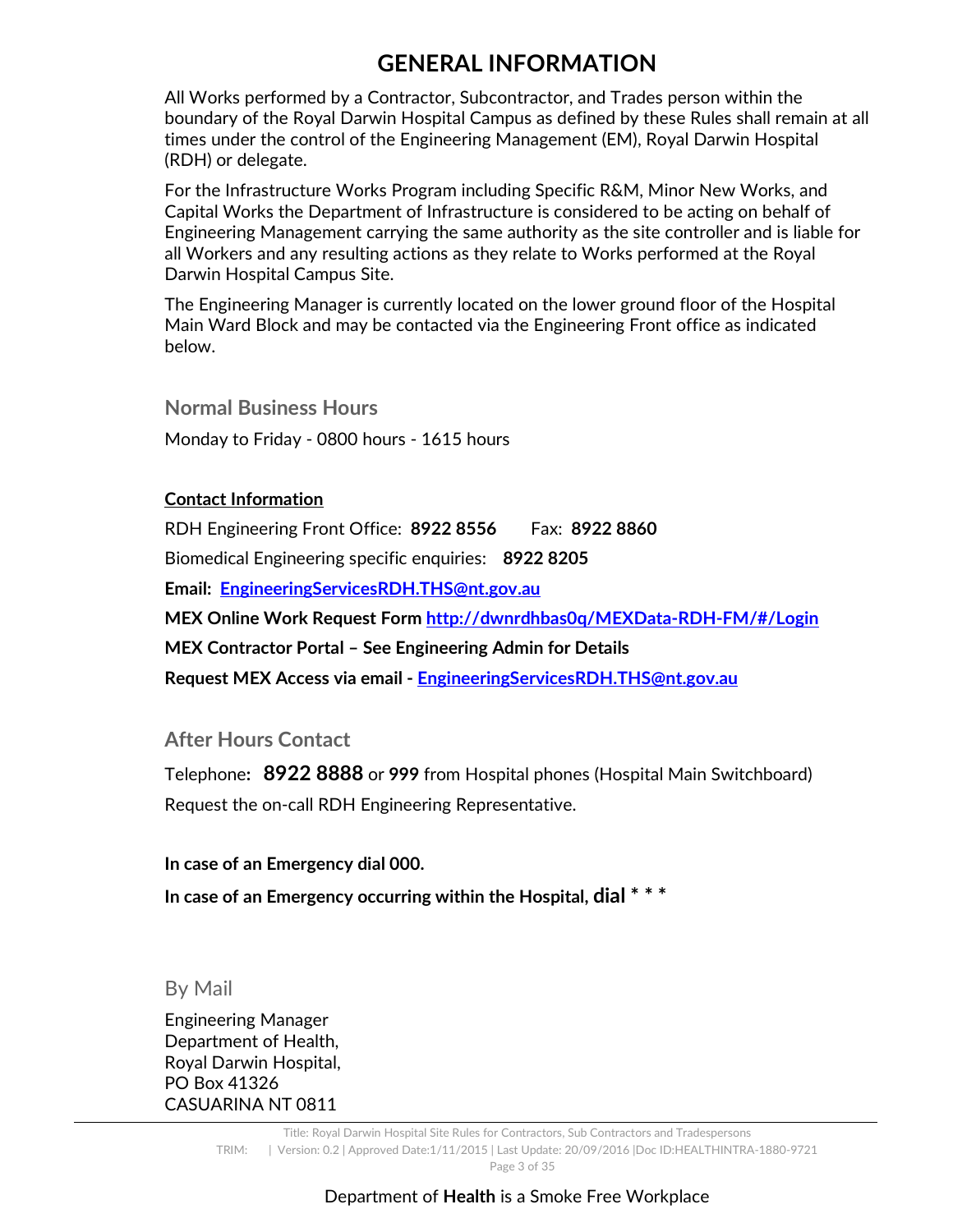#### **Overview**

The Royal Darwin Hospital (RDH) has approximately 363 beds, approximately 1700 staff, and provides a broad range of services in all speciality areas to the Darwin urban population. It also serves as a referral centre to the Top End of the Northern Territory, Western Australia, northern Queensland and South-East Asia. The Top End population serviced by the hospital is approximately 150,000.

Royal Darwin Hospital is the largest teaching hospital and acute care centre in the Northern Territory and is also recognised as Australia's National Critical Care and Trauma Response Centre. The hospital won international recognition for its role in the retrieval, treatment and transfer of victims of the 2002 Bali bombings. Within 62 hours of the blasts, medical staff had resuscitated 61 patients (which included 20 intensive care patients) and evacuated 48 patients to burns centres around Australia. Royal Darwin Hospital again treated more than 20 victims evacuated following the second Bali bombings in October 2005 and in 2006 treated victims evacuated from East Timor.

#### The Campus

RDH Engineering is responsible for the continuous operation of all Royal Darwin Campus Infrastructure (apart from external providers i.e. Darwin Private Hospital, Flinders, etc.) including but not limited to:

- A&E Wing
- MWB
- Hospice
- The 'Allan Walker' Oncology Centre
- Menzies School of Health Research
- Grounds Maintenance and Waste Management
- The Laundry and associated boiler and support functions.
- Alcohol and other drugs (AOD)
- Flinders University facility
- NT Clinical School
- Entomology Department
- Staff accommodation (houses, units and Building 7)
- Swimming Pool / Gym complex
- Rehabilitation/Dental (Building 15)

\*For a complete asset register please direct inquiries from Engineering Services Administration - **8922 8556, EngineeringServicesRDH.THS@nt.gov.au, or thru the Engineering Services MEX work request service.**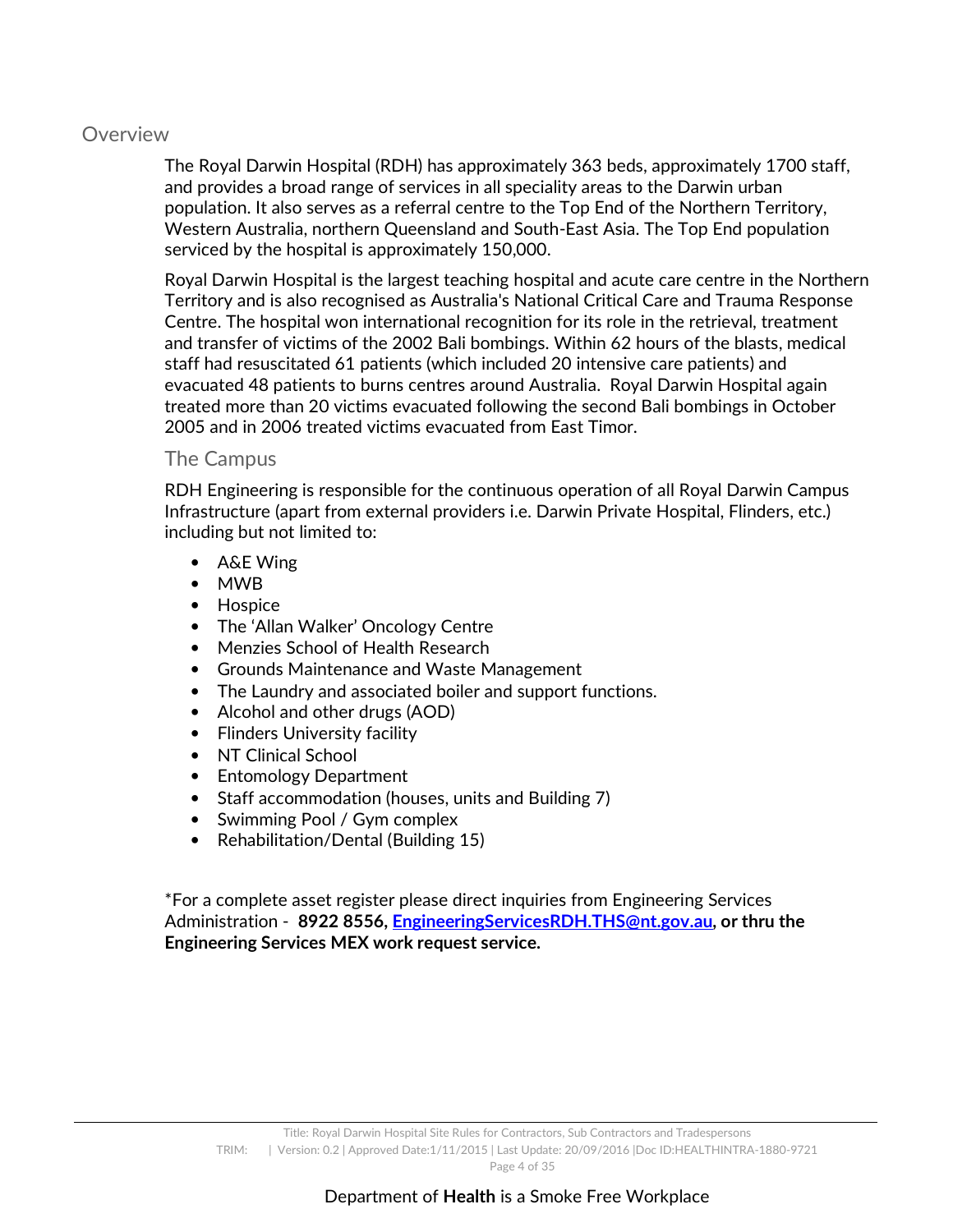## **INDEX**

| 1.                                                                                      |  |             |
|-----------------------------------------------------------------------------------------|--|-------------|
| 1.1.                                                                                    |  |             |
| 1.2.                                                                                    |  |             |
| 1.3.                                                                                    |  |             |
| 1.4.                                                                                    |  |             |
| 1.5.                                                                                    |  |             |
| Emergency events (outside of normal working hours) Error! Bookmark not defined.<br>1.6. |  | <b>Del</b>  |
| 1.7                                                                                     |  | <b>Del</b>  |
| 2.                                                                                      |  |             |
| 3.                                                                                      |  | <b>Dele</b> |
| 4.                                                                                      |  |             |
| 5.                                                                                      |  |             |
| 6.                                                                                      |  |             |
| 7.                                                                                      |  |             |
| 8.                                                                                      |  | <b>Dele</b> |
|                                                                                         |  |             |
|                                                                                         |  |             |
| 8.3                                                                                     |  | <b>Del</b>  |
|                                                                                         |  |             |
| 9.                                                                                      |  |             |
|                                                                                         |  | <b>Dele</b> |
|                                                                                         |  |             |
|                                                                                         |  | <b>Dele</b> |
|                                                                                         |  | <b>Dele</b> |
|                                                                                         |  | <b>Dele</b> |
|                                                                                         |  | <b>Dele</b> |
|                                                                                         |  | <b>Dele</b> |
|                                                                                         |  |             |
|                                                                                         |  |             |
|                                                                                         |  |             |
|                                                                                         |  |             |
|                                                                                         |  |             |
|                                                                                         |  |             |
|                                                                                         |  |             |
|                                                                                         |  |             |

Title: Royal Darwin Hospital Site Rules for Contractors, Sub Contractors and Tradespersons

TRIM: | Version: 0.2 | Approved Date:1/11/2015 | Last Update: 20/09/2016 | Doc ID: HEALTHINTRA-1880-9721

Page 5 of 35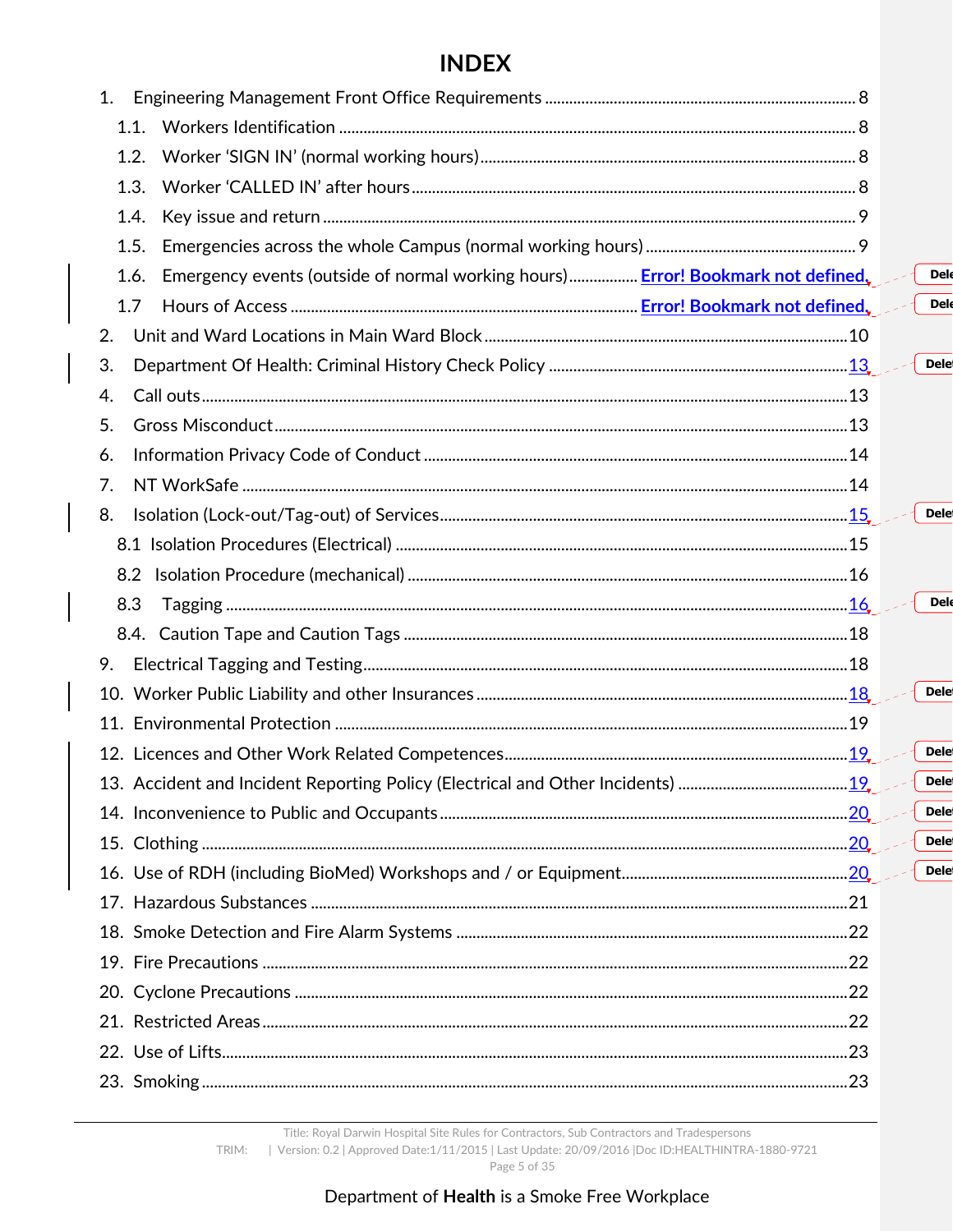| 28. Immunisations |     |  |                  |  |  |  |  |
|-------------------|-----|--|------------------|--|--|--|--|
|                   |     |  |                  |  |  |  |  |
|                   |     |  |                  |  |  |  |  |
| 30.1              |     |  |                  |  |  |  |  |
| 30.2              |     |  |                  |  |  |  |  |
| 30.3              |     |  |                  |  |  |  |  |
|                   |     |  |                  |  |  |  |  |
|                   |     |  |                  |  |  |  |  |
|                   |     |  |                  |  |  |  |  |
|                   |     |  | <b>Del</b>       |  |  |  |  |
|                   |     |  | <b>Del</b>       |  |  |  |  |
|                   |     |  |                  |  |  |  |  |
|                   |     |  | <b>Del</b>       |  |  |  |  |
|                   |     |  | <b>Del</b>       |  |  |  |  |
|                   |     |  | <b>Del</b>       |  |  |  |  |
|                   |     |  | <b>Del</b>       |  |  |  |  |
|                   |     |  | <b>Del</b>       |  |  |  |  |
|                   |     |  | Del              |  |  |  |  |
|                   |     |  | <b>Del</b>       |  |  |  |  |
|                   |     |  |                  |  |  |  |  |
|                   |     |  | $\parallel$ Dele |  |  |  |  |
|                   |     |  | <b>Del</b>       |  |  |  |  |
|                   |     |  | <b>Del</b>       |  |  |  |  |
|                   |     |  | <b>Del</b>       |  |  |  |  |
|                   | .33 |  | <b>Del</b>       |  |  |  |  |
|                   |     |  | <b>Del</b>       |  |  |  |  |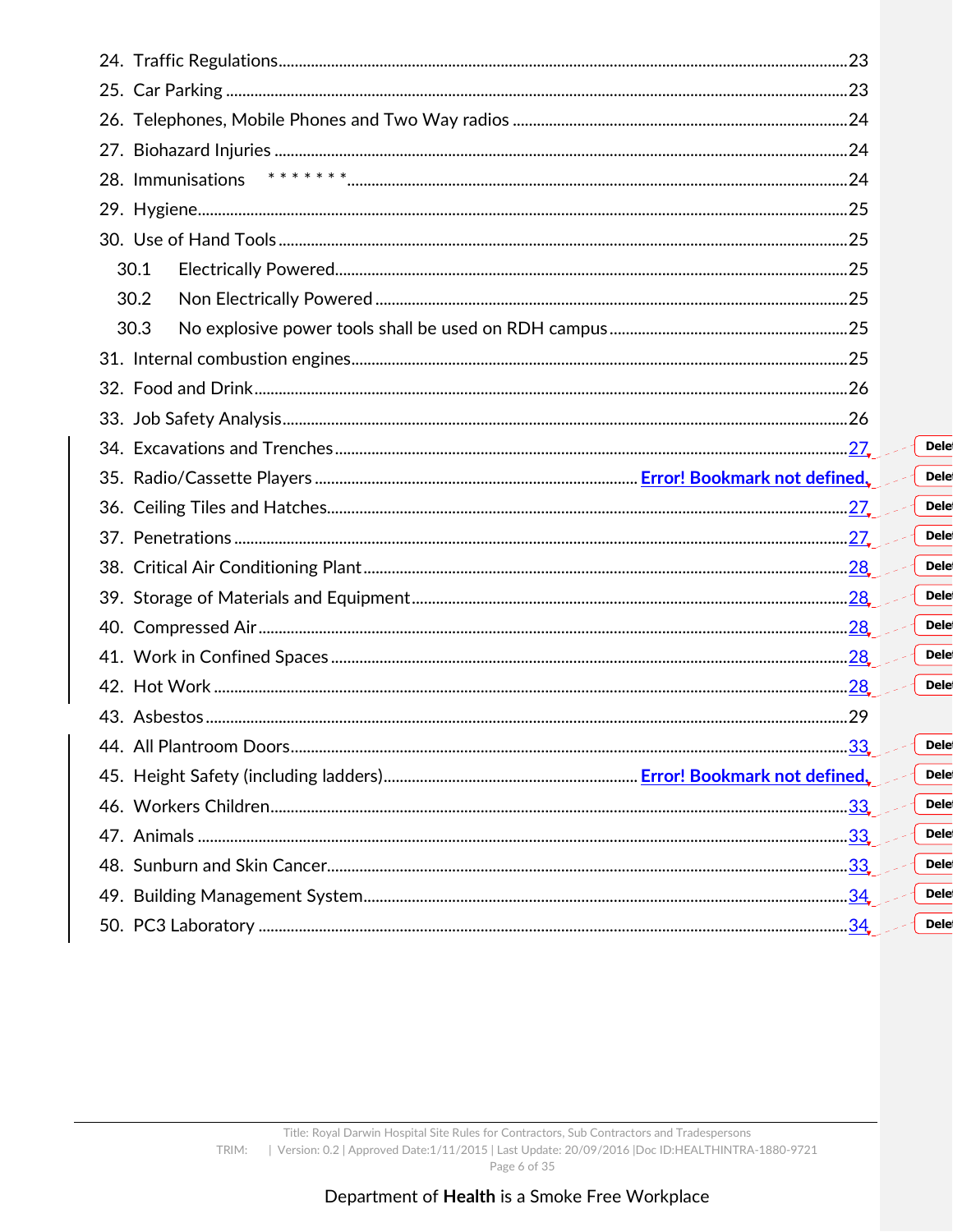## Definitions

For the purpose of these Rules the following definitions apply;

| "RDH"        | Royal Darwin Hospital Campus and associated infrastructure                                                                                                                |
|--------------|---------------------------------------------------------------------------------------------------------------------------------------------------------------------------|
| "EM"         | Engineering Manager or his/her delegate.                                                                                                                                  |
| "Supervisor" | Trade (Electrical, Mechanical, and Building Services) Manager or<br>his/her delegate                                                                                      |
| "Site"       | any area within Royal Darwin Hospital Campus where work is<br>undertaken as directed by EM                                                                                |
| "Standards"  | typically current BCA Requirements, AS/NZ Standard and/or<br>relevant legislation, policy, etc.                                                                           |
| "Worker(s)"  | Contractor, Sub-contractor, tradesperson, vendor, supplier,<br>consultant, specialist, authorized representative, etc. engaged<br>directly or indirectly to perform works |
| "Works"      | means performing construction or repairs and maintenance<br>type work under contract or by other means as directed by<br><b>Engineering Management</b>                    |
| "BME"        | <b>Biomedical Engineering</b>                                                                                                                                             |
| "BMS"        | <b>Building Management System</b>                                                                                                                                         |
| "Induction"  | Mandatory review of site specific rules and policy including final<br>assessment                                                                                          |
| "MEX"        | Official RDH Engineering Asset Management Database includes<br>internal and external interface for document submissions and<br>work requests.                             |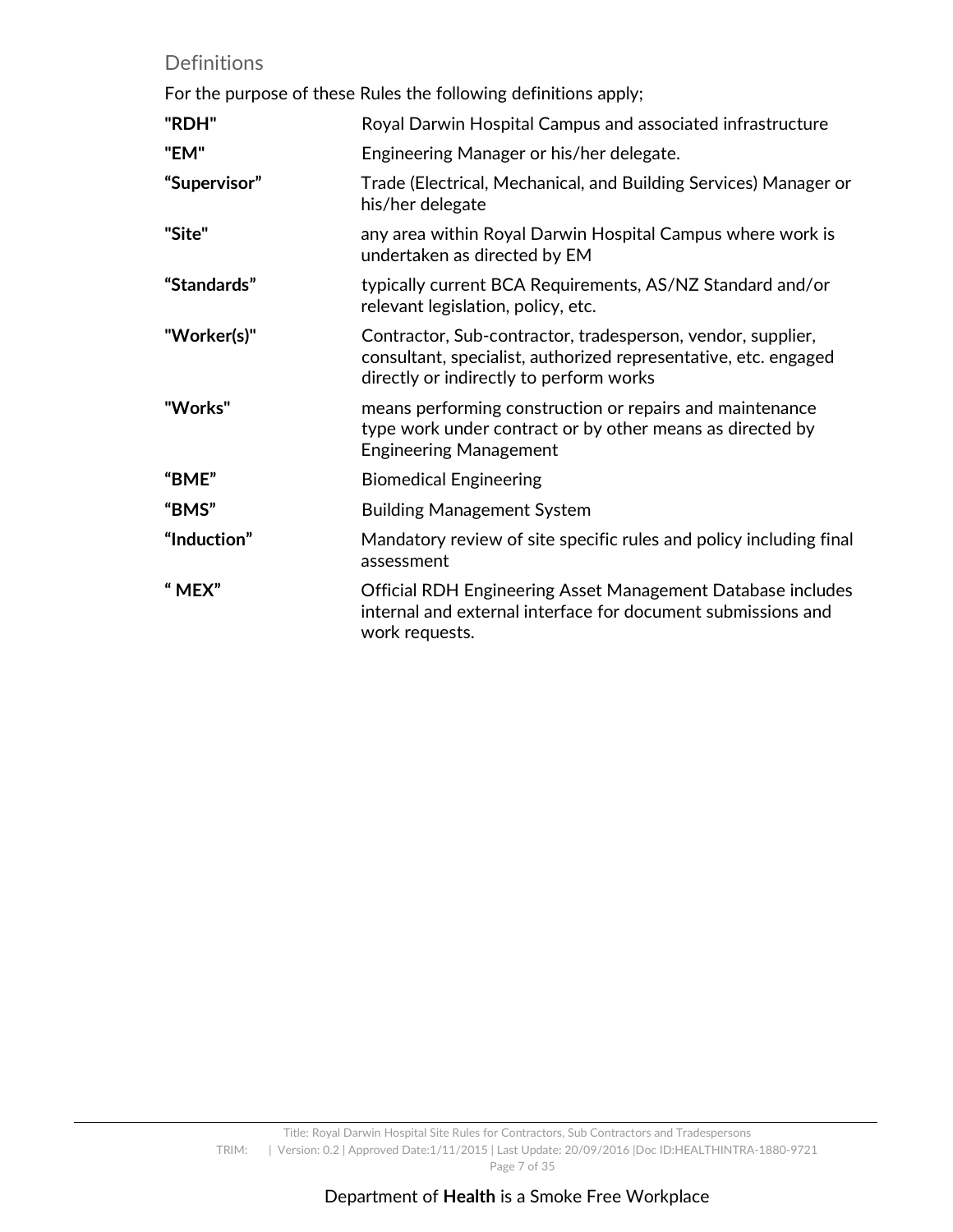## **ROYAL DARWIN HOSPITAL SITE RULES (THE RULES)**

## **1. Engineering Front Office Requirements**

## **1.1. Workers' Hours**

Workers' access to site for directed Works is permitted between the normal business hours and/or allowed under the General Conditions of Contract as stated in the Building and Construction Industry Award. Workers requiring access outside normal business hours prior approval by the EM or Supervisor is required. 48 hour notice is considered standard.

#### **1.2. Worker Identification**

All Workers shall wear an RDH identification badge at all times when on Site.

ONLY Workers who have completed the EM Induction are allowed to work on-site.

#### **1.3. Worker 'SIGN IN' (normal working hours)**

Workers are required to register with the Engineering Front Office and provide all workers names, contact information, emergency contact information, designated competent person, anticipated work duration and identify the location of the Works.

Prior to commencing Works all Workers must complete a Work Authorization Form (WAF) including Risk Assessment to identify any High Risk Work Activities. All High Risk Activities must have a corresponding permit reviewed and approved by the Supervisor.

Workers not able to complete Works during normal business hours must seek approval from the EM or applicable Supervisor.

#### **1.1. Construction Industry 'White Card'**

Construction workers in the Northern Territory are required to undertake general construction induction training (GCIT) delivered by an approved registered training organisation (RTO). Workers, who complete GCIT in the Northern Territory, will be issued a 'NT white card' as proof of their training. A copy of the Workers White Card is required at the completion of Induction.

#### Working with Children (WWC) Ochre Card

All Workers must possess a current/valid Ochre Card as they may be in contact with children in and around the Site. Special circumstances may be considered upon application to the EM. Refer to Section 3 for more details.

#### **1.4. Worker 'CALLED IN' after hours**

The On Call Engineering Representative will alert Switchboard and RDH Security of Workers attending to Site after hours. The Worker will liaise with Security upon arrival and at completion of the Works.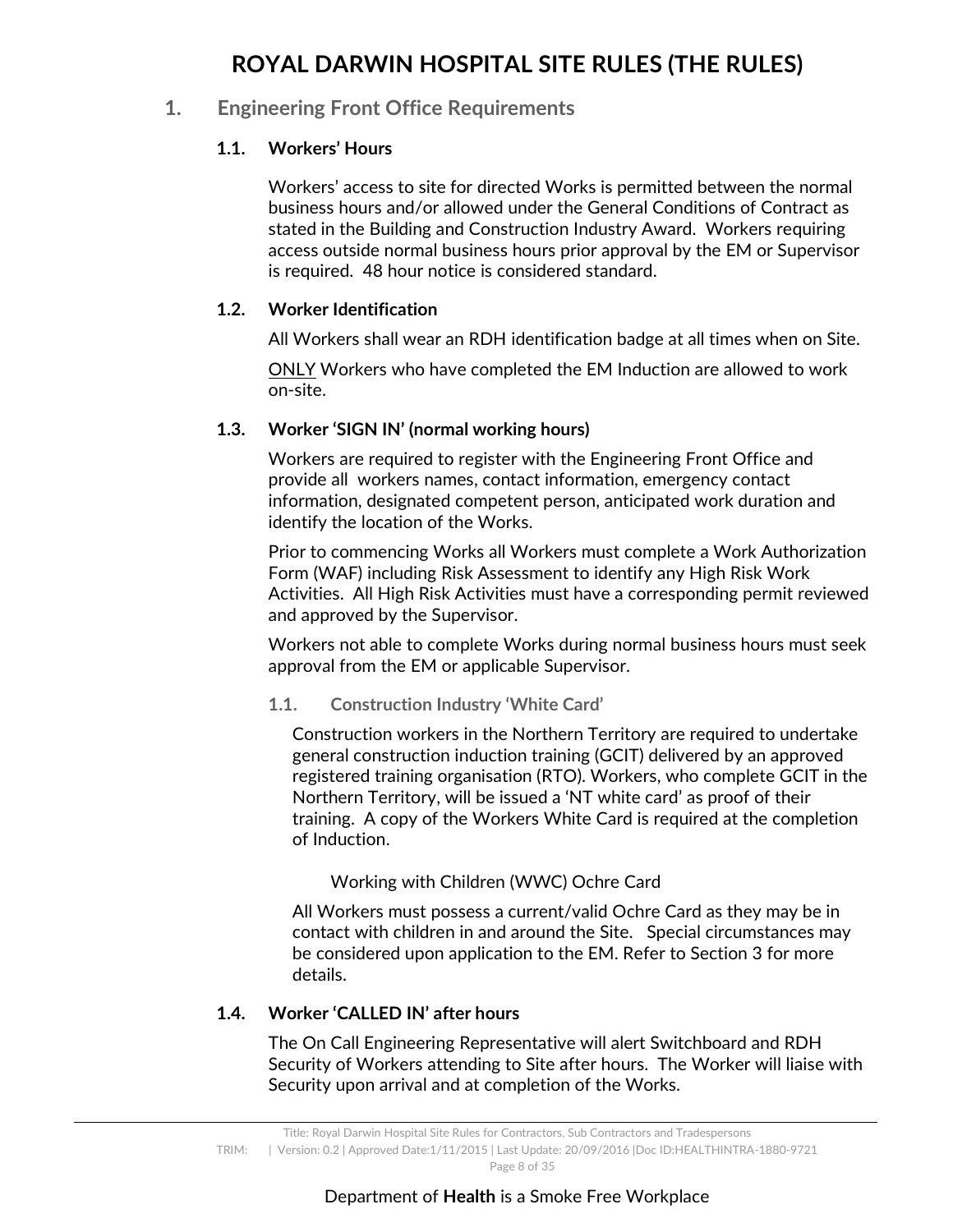All keys and/or ID badges required for the Works are available via Security and shall be returned to Security before leaving the site. In addition, the Worker shall advise the Switchboard at completion of the Works.

#### **1.5. Key issuance and return requirements**

Workers will require dedicated keys to gain access to secure areas including but not limited to plant rooms, rising ducts, tank rooms, lift motor rooms, service tunnels, boiler house, chiller hall, electrical sub stations, switchboards, etc.

The EM will issue keys to responsible Workers as deemed essential for specific duties.

Worker(s) will be required to register specific details with the Engineering Front Office and provide the responsible company's information. Provide key details and reference to the Work Order Number and WAF. Keys must be returned during normal business hours to the EM and recorded as such in the register. Any exception must be requested and confirmed by the EM or applicable Supervisor.

If approved, after hours drop off is available via the yellow box on the left hand side of the Engineering Front Office door.

**NOTE: Keys are a critical component to the security of the RDH Campus and any Worker not returning issued keys in accordance with the requirement are liable for any and all financial consequences.** 

#### **1.6. Required Response to Emergency Codes at the Site**

Workers must observe and comply with direction from area managers, wardens, security staff, and/or any responsible representative of Royal Darwin Hospital during and after an emergency as defined by colour code. Workers should be familiar with Emergency Management Procedures for the Royal Darwin Hospital and the coding system provided on the reverse side of ID Badges.

In the event of an emergency or evacuation involving any of their work areas, follow the mandatory instructions provided by the public address system or any other emergency communication means specific to the work area.



## Internal Emergency Number \*\*\* (Three Stars)

Title: Royal Darwin Hospital Site Rules for Contractors, Sub Contractors and Tradespersons TRIM: | Version: 0.2 | Approved Date:1/11/2015 | Last Update: 20/09/2016 |Doc ID:HEALTHINTRA-1880-9721 Page 9 of 35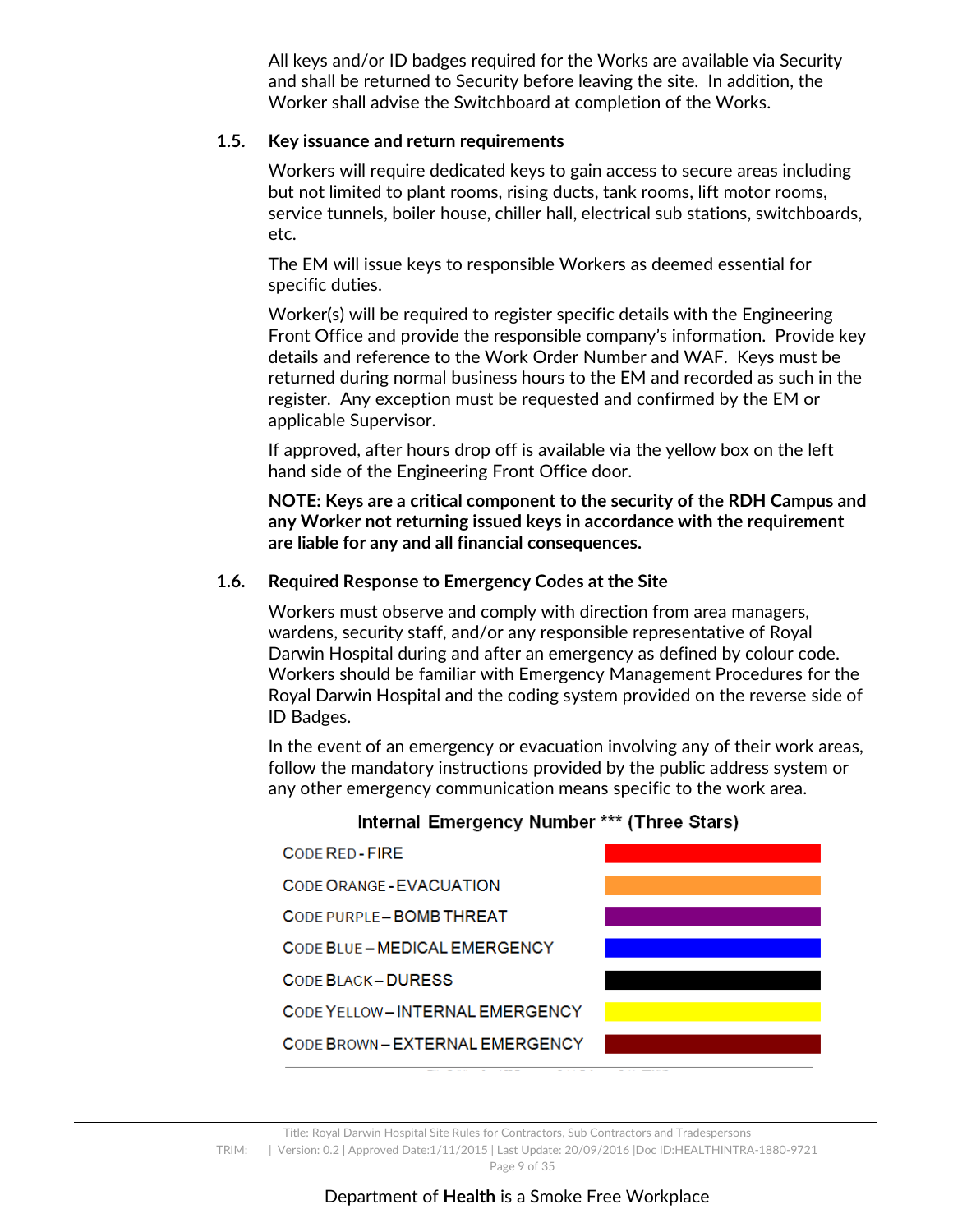Code Red – FIRE: Workers are to refer to own interim life safety management plans and take applicable actions including but not limited to ceasing work, cleaning/organising work area, clear any egress paths as required, and comply with local area notifications/alarms. If in a public area await instruction from the local Fire Warden.

Code Purple – Bomb Threat: Follow audible instructions.

Code Blue – Medical Emergency: Be self-aware, observing and taking direction from clinical staff as required and applicable to the work area.

Code Black – Duress: Be self-aware, observing and taking direction from security staff as required and applicable to the work area.

Code Yellow – Internal Emergency: Follow audible instructions.

Code Brown – External Emergency: Follow audible instructions refer to Engineering Services Sub Plan as applicable.

## **1.6. Work Permit Requirements**

Engineering operates under a Permit to Work System with the Work Authorisation Form including Work specific Hazard and Risk Assessments performed by Workers as required by legislation for all Works. When any medium or high risk activity is identified by the Worker, the Worker must inform the associated Engineering Supervisor and complete any additional permits as required. Specific permits include but are not necessarily limited to the following:

- Works Authorisation Form
- Fire Detection/Alarm/Panel Isolation
- Hot Works
- Line Breaking
- Working at Heights
- Electrical Isolation ( HV &LV)
- Mechanical Isolation
- Ventilation / air conditioning Isolation
- Medical Air /Gas Isolation
- Water Distribution Isolation
- LP Gas Isolation
- Client critical systems isolations
- Confined Space Entry
- Excavation

#### **1.7 Fitness to Work**

 **All Workers should assess their own fitness to work when completing the initial analysis of the tasks assigned including fatigue. In addition the attempt to perform work under the influence of illegal drugs and/or alcohol is prohibited.** 

**2. Unit and Ward Locations in Main Ward Block** 

## **Basement Plant Room**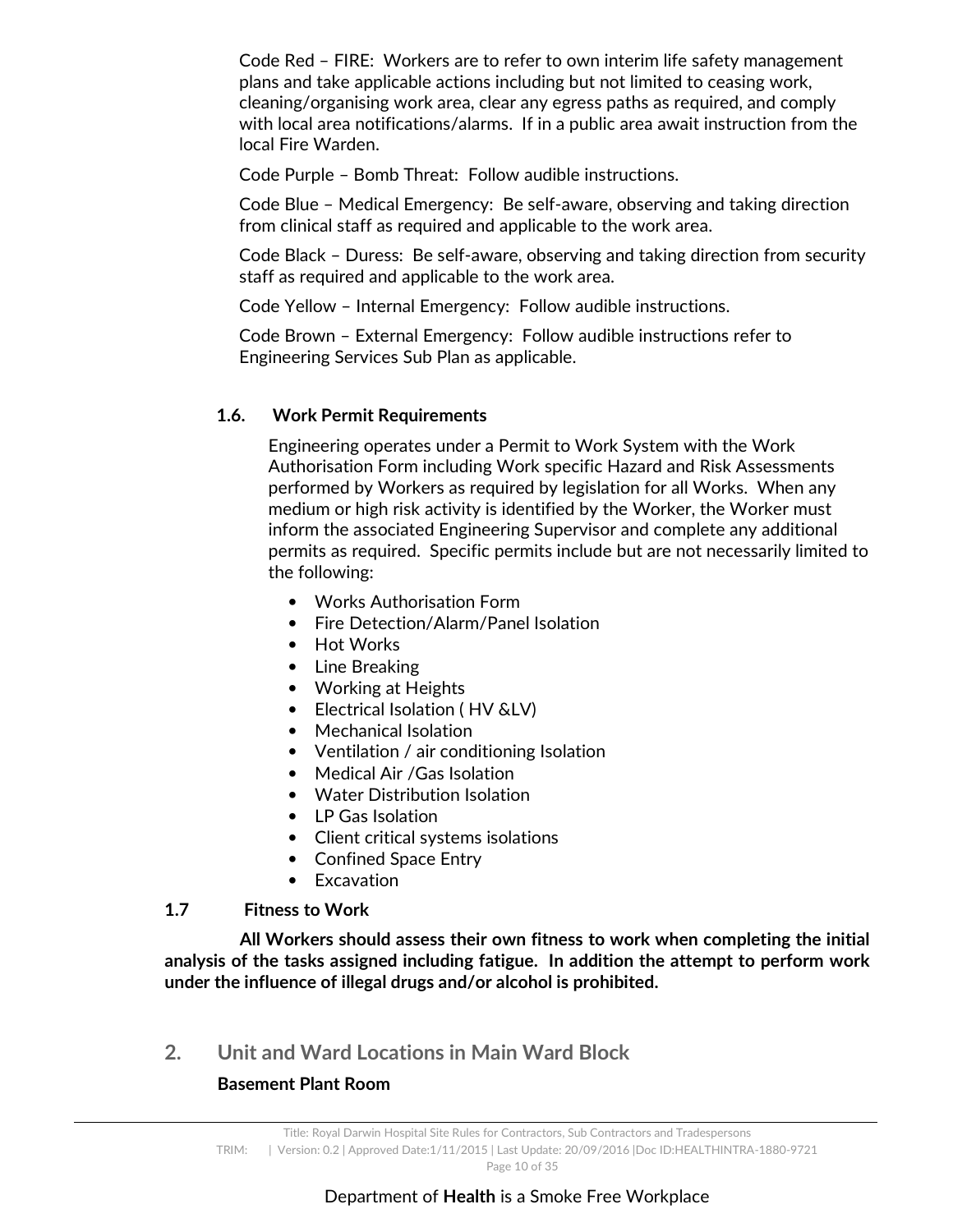Main Electrical Distribution and Switching Mechanical Air Handling Units Chilled Water Pumps Hot Water Generation and Distribution Equipment Medical Air and Suction Compressors Steam Headers

#### **Lower Ground Floor**

Engineering Services Management Catering Services House Keeping Hyperbaric Unit Prosthetic & Orthotic Infection Control **Pharmacy** Medical Records Auditorium Plant room Fire Pump Room located between MWB and Pathology Bld.

#### **Ground Floor**

Aboriginal Liaison Officers **Admissions** Birth Centre **Dietician** E.C.G. departments Emergency Department Eye Clinic Fire Control Room Nuclear Medicine Outpatient clinics Patient Services Plaster room Radiology RAPU **Security** R.T.M.

#### **1st Floor**

Administration: Executive Medical Operations Nursing Centralized Sterilizing Department - C.S.D. Coronary Care Unit - CCU High Dependency Unit - HDU Intensive Care Unit - ICU Operating Theatres Patient Travel Public Relations Registry Same Day Procedure Unit **Switchboard** Human Resources / Finance

Title: Royal Darwin Hospital Site Rules for Contractors, Sub Contractors and Tradespersons TRIM: | Version: 0.2 | Approved Date:1/11/2015 | Last Update: 20/09/2016 |Doc ID:HEALTHINTRA-1880-9721 Page 11 of 35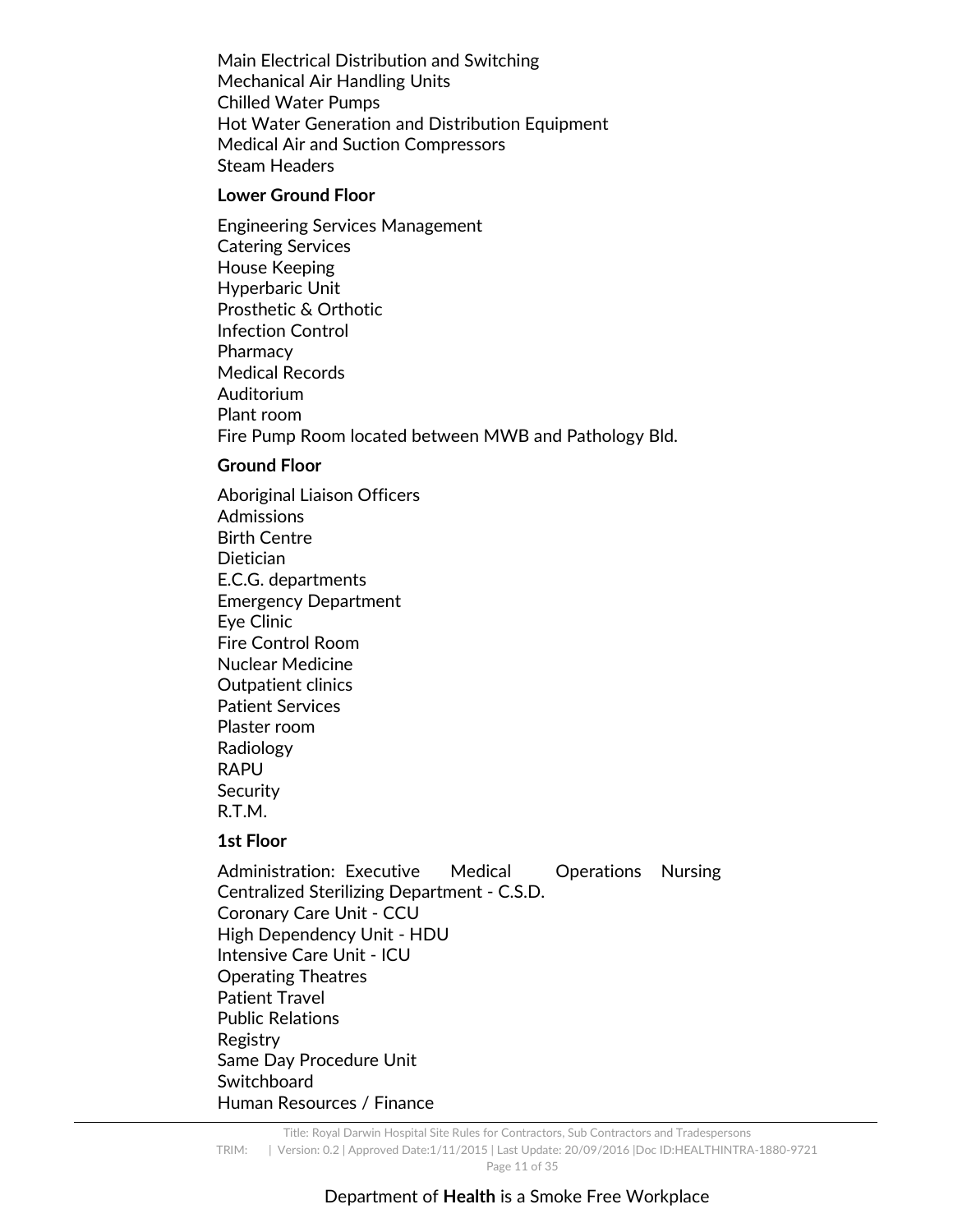#### **2nd Floor**

2A - General Surgical 2B - Day Care Unit

#### **3rd Floor**

3A - Orthopaedic Surgical 3B - Medical, Paediatric, Surgical office services

#### **4th Floor**

4A - Medical 4B - Medical

#### **5th Floor**

5A - Occupational Therapy, Speech Pathology, Dieticians, Social Workers, Allied Health Workers

5B - Paediatrics

#### **6th Floor**

- 6A Midwifery
- 6B Special Care Nursery, Delivery Suite

#### **7th Floor**

- 7A Clinical Nurse Educator
- 7A Renal
- 7B Paediatric Isolation,
- 7R Rehabilitation Inpatients
- 7C Constant Care

#### **8th Floor**

Obstetrics and Gynaecology unit

Trauma Centre

#### **9th Floor**

PLANT ROOM Air handling units and exhaust fans for main ward block

#### **9th Floor**

#### CENTRE CORE

Communications room (and access to 9th Floor plant room)

#### **10th Floor**

CENTRE CORE

PLANT ROOM

Lift control rooms

#### **11th Floor**

#### CENTRE CORE

Water storage tanks for the main ward block.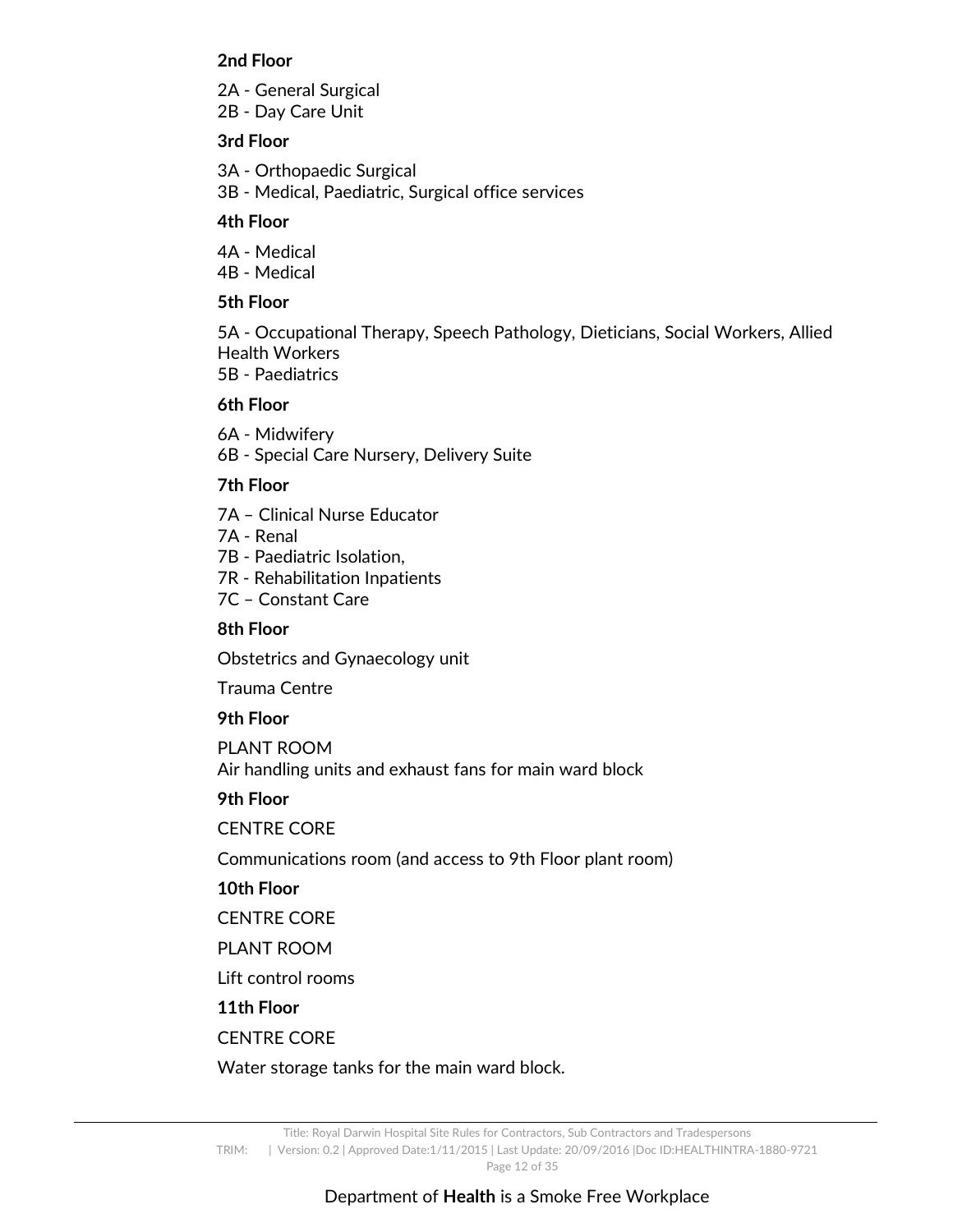Roof entry will only be permitted after the Worker has notified the Engineering Office and reviewed the Microwave Site Radiation Folder. EM or Supervisor approval is required.

## **3. Department Of Health: Criminal History Check Policy**

The Department of Health requires employees and Workers to undergo criminal history checks.

Workers should be aware that there is strong likelihood of encountering children at any time and any place on the RDH Campus.

Employees and Workers will have been granted an **'Ochre Card'** before commencing work on the site or show a receipt indicating that the application has been lodged.

This is in line with the 'Care and Protection of Children Act 1997' and also reflects similar criminal history checks that occur in health services in other jurisdictions.

## **Legislative Basis and Related Documents**

The criminal history check process is based on, but not limited to, the following legislation

- *Public Sector Employment and Management Act* **Regulation 3 (b)**
- *Northern Territory Anti-Discrimination Act* **Section 19 (q) & 37 Section 26**
- *Criminal Records (Spent Convictions) Act* **Parts 2 and 3**
- *Information Privacy Act* **2001**
- *Care & Protection of Children Act* **2007**

The policy applies to all employees, Workers, and volunteers who work for or are engaged to provide services to Royal Darwin Hospital, Top End Health Services, Department of Infrastructure, or the Department of Health.

All information can be found on the www.health.nt.gov.au and access the People and Organisational Learning internet link.

## **4. After hours Call outs**

Specified trades as directed by Engineering Management are on call after hours and must be contactable by R.D.H. Switchboard or the Engineering On-Call Representative for infrastructure outages, faults, and/or failures requiring immediate response.

All Workers responding to service requests by Switchboard/Engineering On-Call Representative outside normal working hours must:

- contact switchboard on arrival
- Report to the Security Office/Reception and request keys and temporary IDs as required.
- Contact switchboard/Engineering on-Call Representative on departure advising of the successful completion of the service request or other status. Return keys and IDs to Security

## **5. Gross Misconduct**

All Workers are required to act professionally and be of good character. All actions by Workers considered by Engineering Management to be in violation of this industry understood Code of Conduct are potentially subject to discipline at the sole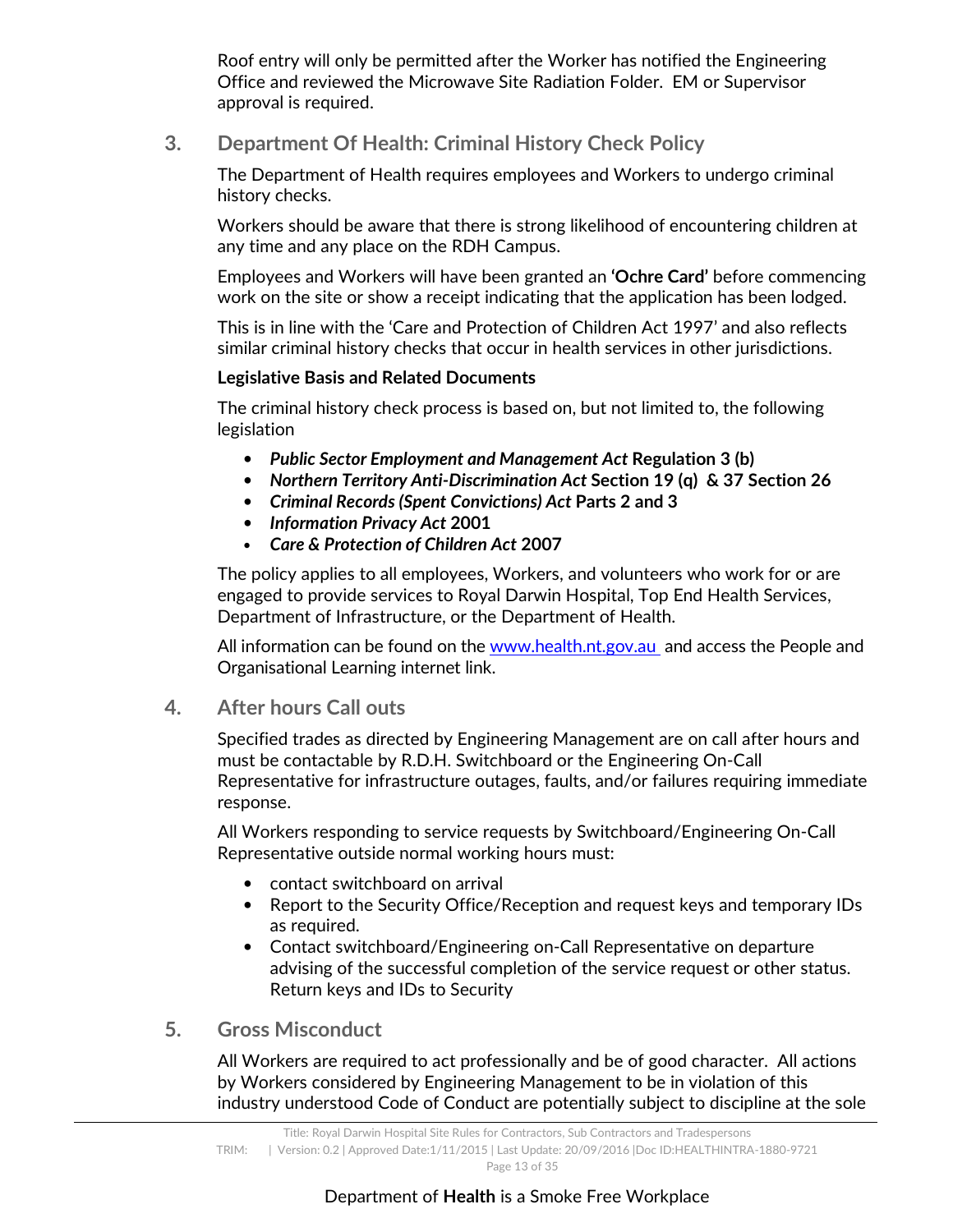discretion of the Engineering Manager and other applicable Department of Health authorities including dismissal from Site, criminal prosecution, and early termination of any existing contractual agreement as allowable by law. Actions identified below serve as a guide but should not be considered the limit of enforceable offences.

- Unauthorised removal or interference with any protective device
- Unauthorised operation of any item, machine, plant or equipment.
- Damage, misuse, or any interference with any firefighting equipment or component.
- Unauthorised removal or defacing of labels, signage, or warning devices serving in the interest of safety, health and welfare.
- Handling or usage of any chemicals, flammable goods, hazardous substances, or toxic materials not in accordance with manufacturer's recommendation or other applicable legislation or Standard.
- Smoking (refer to Tobacco Control Act 2003).
- Horse-play of any kind
- Providing false statements or in any way interfering with the collection or review of evidence following an incident, accident, or dangerous occurrence.
- Misuse of compressed air or pneumatic equipment.
- Exceeding loading specifications for lifting equipment or company vehicle.
- Attending Site under the influence of intoxicating liquor, drugs or similar substances which are capable of impairing judgement or motor functions.
- Disrespecting the mandate for patient priority in all situations including but not limited to lift access, clinician directives, and any other action which could be considered to impede the ability of staff to deliver care.
- Negligence and/or complacency related to any activity taking place on Site which is considered to create or increase any real or perceived hazard to the public, staff, other Workers, etc.
- **6. Information Privacy Code of Conduct**

Workers shall comply with the "Information Privacy" Code of Conduct.

The purpose of the Code is to safeguard against the unwarranted intrusion into an individual's private life or activities.

Any information regarding patients/staff must **not** be disclosed and can only be used with the consent of the person.

Penalties under the Criminal Code / Medical Services Act / Community Welfare Act / Notifiable Diseases Act / Adoption of Children Act / Cancer Act / Information Act range from fines up to \$20,000 to five years imprisonment.

Workers should be familiar with the applicable acts and advise Engineering Services if access to the legislation is not possible, a copy will be provided upon request.

**7. NT WorkSafe** 

Engineering Services and all Workers must comply with all parts of the Northern Territory Work Health and Safety Act and Regulations on every occasion. No part of these Site Rules is contrary to any NT statute and is not intended to replace or amend legislation.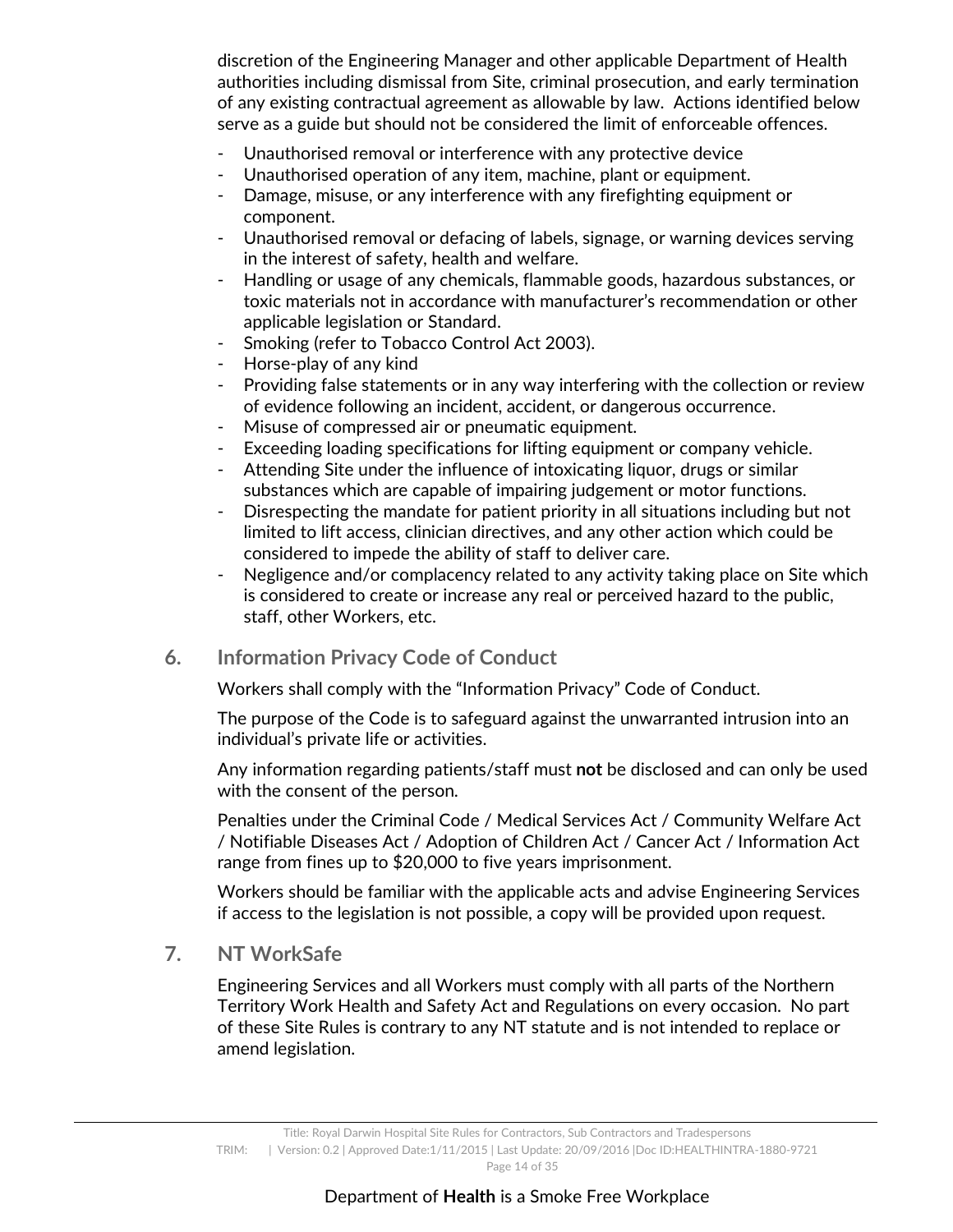WorkSafe NT is the regulatory and advisory arm of the N.T. Government. WorkSafe Inspectors are frequently on the RDH Campus are and available to assist anyone with advice to get the job done in a safer fashion.

NT WorkSafe can be contracted on **1800 019 115** or the website www.worksafe.nt.gov.au/

Workers are encouraged to access the site frequently to check and review changing Rules and Regulations. WorkSafe also offers an 'Information Bulletin" service where updated regulatory information is provided routinely.

WorkSafe NT has a mandatory, regulatory requirement for incidents/accidents to be reported with the potential for subsequent investigation. See the 'Worksafe' web site for more information on reportable incidents.

**8. Isolation (Lock-out/Tag-out) of Services** 

#### **IMPORTANT: WHERE EQUIPMENT, APPARATUS OR PLANT IS ISOLATED, IT MUST BE TAGGED WITH A TAG APPROPRIATE TO THE REASON FOR ITS ISOLATION.**

#### **Objective**

- (1) To alert Workers and others of the critical need to fully communicate with RDH EM to allow the effective installation, servicing and removal of essential health care infrastructure without affecting client (patient) care.
- (2) To provide general guidelines on the use of DANGER and OUT OF SERVICE tags for the protection of personnel and / or equipment or apparatus.

#### **Prior Considerations**

Before commencing work personnel shall check to ensure:-

- (i) the location and equipment type is correctly identified;
- (ii) work is not being performed on the same or associated equipment by other persons;

all appropriate safety procedures, tools and equipment and parts, are available at the site where the task is be performed.

#### **The Need for Isolation**

Equipment should be isolated in accordance with these guidelines and applicable Standards when:

- (i) personnel are required to work on or near equipment which if energised (live), running or started, may endanger their safety; and/or
- (ii) the equipment is required to be kept **Out Of Service**.
- (iii) Work on the facility / equipment will endanger persons because of energised electrical circuit, steam, water / sewage pressure, air or gas release.

## **NOTE: In situations where it is not possible to isolate equipment, such as during electrical fault finding, bearing vibration testing shall ensure that**:

- (i) Job Safety Analysis are completed
- (ii) the procedures are made known to all personnel concerned
- (iii) the procedures are implemented and maintained throughout the complete job.

## **8.1 Isolation Procedures (Electrical)**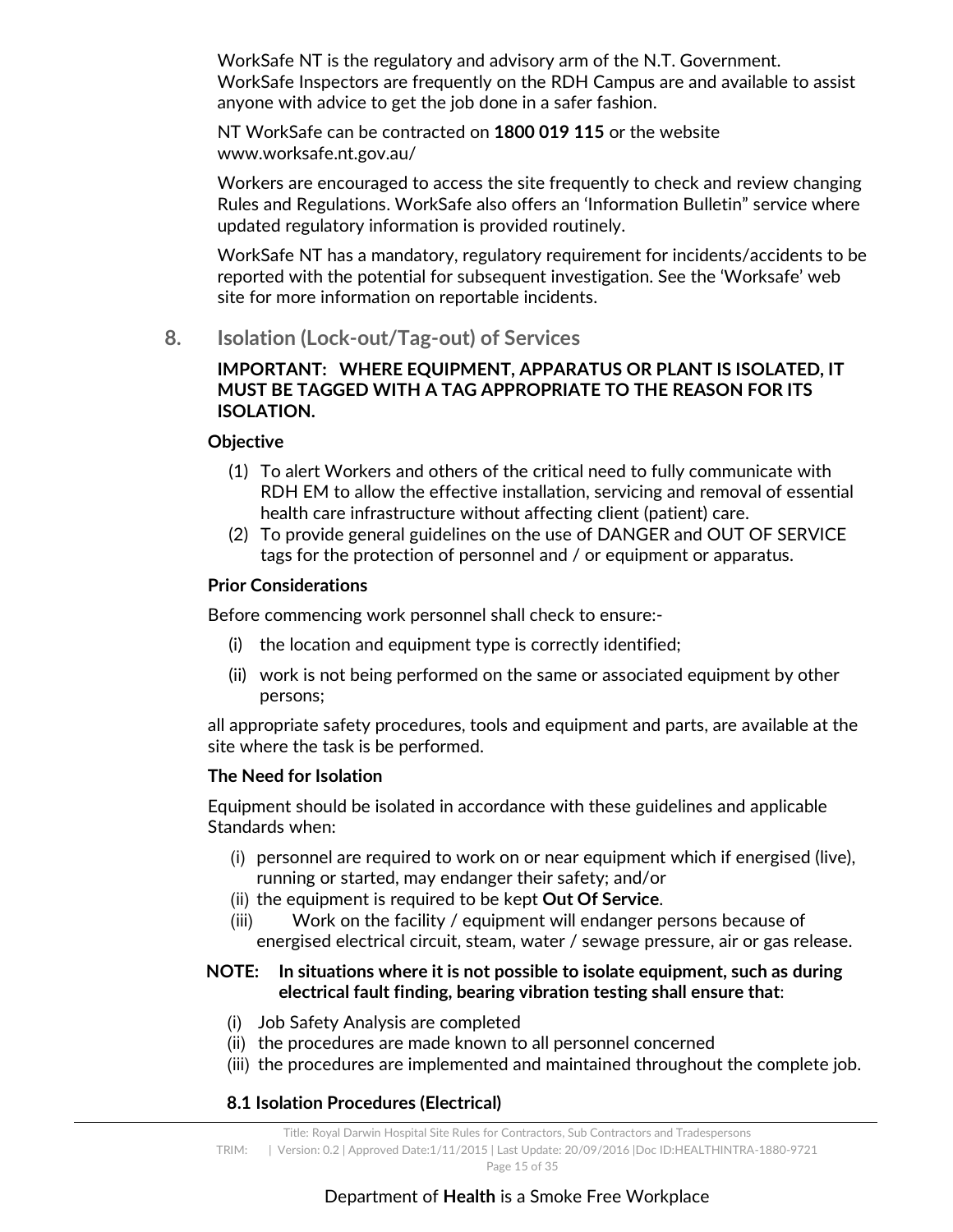#### **See AS/NZS 3000 – 2007 and AS/NZS 4836 – 2011 Clauses 3.2.2 to 3.2.8**

#### **Also 'NT Electricity Reform Regulations' Section 8**

- (1) The Worker shall provide at least 48 hours' notice to Engineering of the required isolation of any services. More notice may be required if there is an impact to clinical service.
- (2) Engineering approval is required prior to the isolation.
- (3) The Worker shall supply and manage all isolation equipment / consumables (locks, chains, tags, tape, hasps (plates)) and manage the isolation process.
- (4) Equipment can be caused to operate, rotate or move by electrical and/or mechanical, hydraulic or pneumatic means. Such equipment must be isolated from all means of supply to render it safe for work.
- (5) Isolation by means of a local control switch or valve is not considered safe or satisfactory. Emergency stop switches, push buttons and pistol grip switches are NOT to be used for isolation purposes.
- (6) Tests must be performed to ensure that
	- the equipment cannot be operated, moved or rotated (as appropriate to the equipment); and
	- isolation for electrical work, as well as the main supply source, any control circuits and auxiliary equipment are dead.
- (7) With electrical equipment, Supervisors should constantly evaluate the situation during active thunderstorm periods and if necessary terminate the work until it is considered safe.
- (8) Due regard shall be given to the placement of barriers and warning notices, as appropriate.

#### **8.2 Isolation Procedure (mechanical)**

Please refer to AS/NZS 4836 – 2011 Clauses 3.2.2 to 3.2.8

- (1) The Worker shall provide at least 48 hours' notice to Engineering of the required isolation of any services. More notice may be required if there is an impact to clinical service.
- (2) Engineering approval is required prior to the isolation.
- (3) The Worker shall supply and manage all isolation equipment consumables (locks, chains, tags, tape, hasps (plates)) and manage the isolation process.
- (4) Tests must be performed to ensure that the equipment cannot be operated, moved or rotated (as appropriate to the equipment).
- (5) Due regard shall be given to the placement of barriers and warning notices, as appropriate.
- (6) Where locks are attached to valve wheels, ball valve controls etc. it is recommended that a short length of chain be part of the lock-out, in case the lock key is lost. Simply cutting the chain link will save the loss of a lock if it is cut off.

#### **8.3 Tagging**

Title: Royal Darwin Hospital Site Rules for Contractors, Sub Contractors and Tradespersons TRIM: | Version: 0.2 | Approved Date:1/11/2015 | Last Update: 20/09/2016 |Doc ID:HEALTHINTRA-1880-9721 Page 16 of 35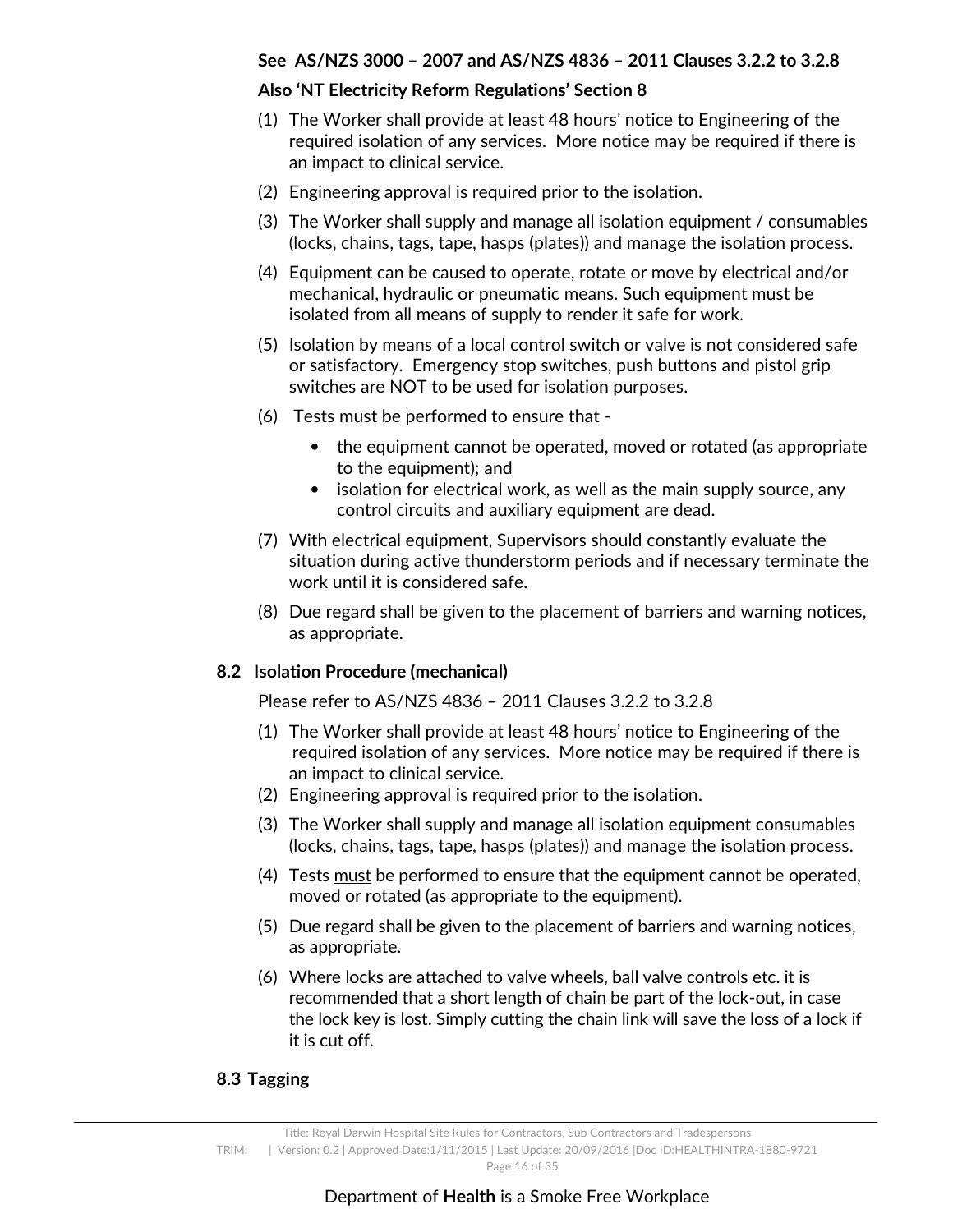## **DANGER TAGS** to protect **PERSONS** and

## **OUT of SERVICE** tags to protect equipment.

#### **8.3.1 Danger Tags**

Danger Tags are of the standard type in use in industry in Australia and based on AS 1319 - 1994. They are red and black printing on a white background with provision for the name of the person attaching the tag, the date and time of its attachment to the equipment, and the reason for its attachment.

Danger Tags must be attached to equipment (or an area) by personnel **in charge** of and carrying out the work.

All sections of the DANGER TAG shall be correctly completed. The tag shall then be securely fastened to the isolating switch, fuses, valves, etc., in such a manner that it will not become accidentally detached.

Each person working on the equipment must attach their own personal DANGER tags to the isolation point/s.

#### **8.3.1.1 Removal of Danger Tags**

DANGER TAGS may only be removed by the person who completed and attached the tag. However in the event of an unusual occurrence, such as an accident to the person who attached the tag, the tag may be removed with the approval of that person's immediate supervisor, after consultation with other members of the work party (if any) and after personally verifying that the equipment is safe and ready for operation. Reasonable steps shall be taken by the supervisor to notify the person whose tag was removed that the equipment is no longer tagged or isolated.

On completion of the work, a person shall not remove their DANGER TAG from the equipment until they have replaced all guards, etc., and removed all safety and maintenance equipment and tools, for which they have responsibility.

Also on completion of the work, all Access and other Permits will be signed off and returned to Engineering.

Where work is not complete or people are leaving a work site, the procedures listed in the section of these guidelines for "INCOMPLETE WORK" (below) shall be followed.

#### **8.3.1.2 Incomplete Work**

No person shall leave a work site, except for short breaks such as lunch, without removing their personal DANGER TAGS from equipment and replacing them with OUT OF SERVICE tags. (See the placement of OUT OF SERVICE tags section of these guidelines).

In the case of a job not being complete by the end of a person's shift of work on any day, that person must remove their personal DANGER tags and replace them with OUT OF SERVICE tags.

#### **8.3.1.3 Out of Service Tags**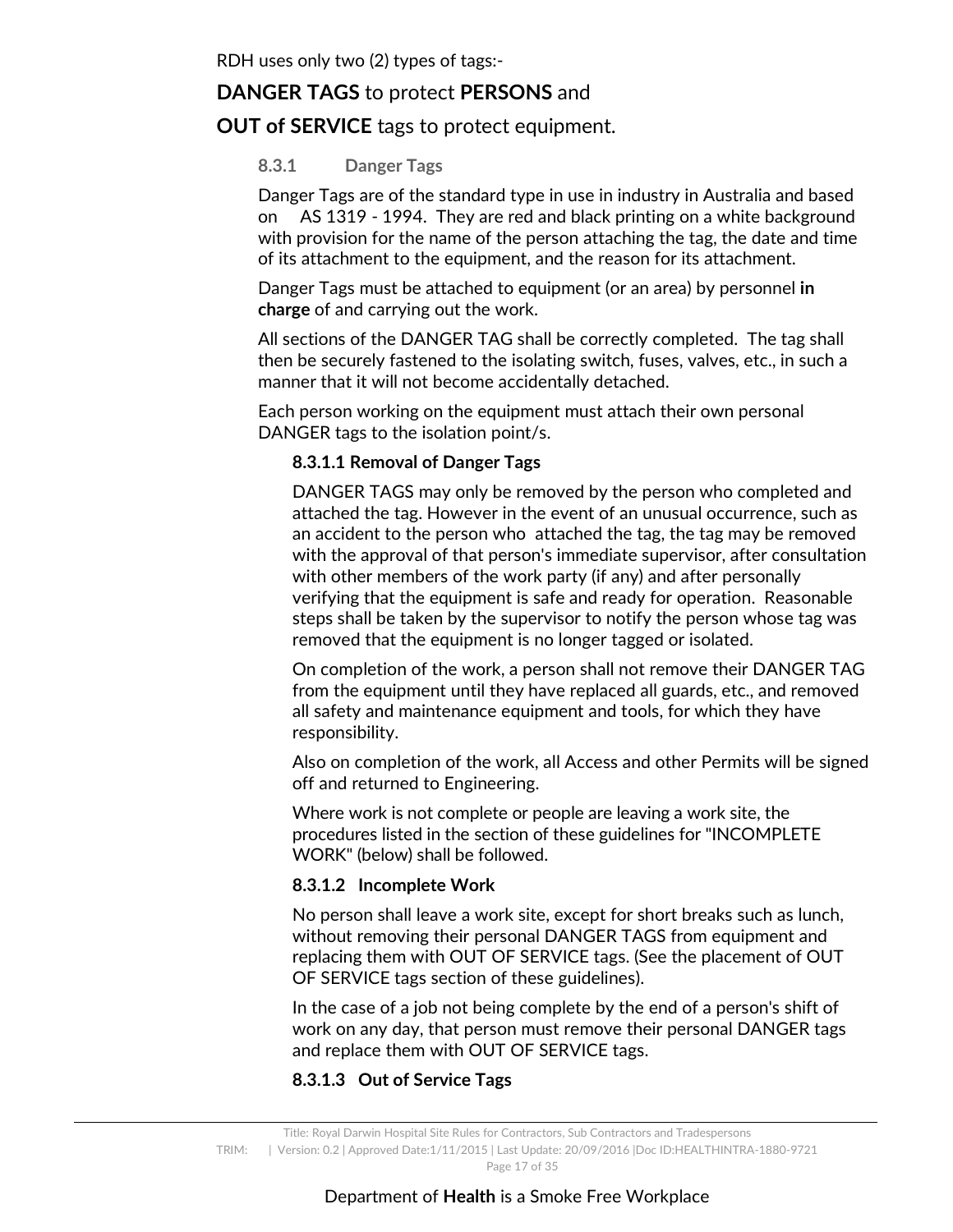Out of Service Tags have black printing on a yellow background. These also have provision for the name of the person attaching the tag, the date and time of its attachment to the equipment, and the reason for its attachment.

Out of Service Tags are for attachment to:-

- equipment which is faulty and/or dangerous;
- equipment which is required to be kept out of service for any reason; and
- incomplete jobs.

Before re-commencing work each person shall check that isolation conditions have not altered before replacing their OUT OF SERVICE tag with a personal DANGER tag.

All sections of the OUT OF SERVICE TAG shall be correctly completed. The tag shall then be securely fastened to the isolating switch, fuses, valves, etc., in such a manner that it will not become accidentally detached.

#### **8.3.1.4 Removal of 'Out of Service Tags'**

An '**OUT OF SERVICE TAG**' may be removed by:-

- a. an authorised trades person or a supervisor who has repaired and/or inspected the equipment and has found it to be safe for operation; or
- b. an authorised person or a supervisor, where the equipment was required to be kept out of service for reasons other than that in clause (i).

#### **8.4. Caution Tape and Caution Tags**

The use of this tape and tags is not encouraged on this Campus. The equipment / area are either totally safe to use OR a DANGER situation exists.

Caution signage may be used where e.g. a designed pipe system lower edge is below normal head height and persons passing that point are advised to bend to avoid collision.

**9. Electrical Tagging and Testing** 

All electrical equipment and accessories normally located on or brought to this Campus shall be tagged periodically, (depending on rigour of use) in accordance with AS 3760 or AS 3551 for biomedical purposes. Items not tagged and seen to be 'in test' are not to be used on site.

#### **10. Public Liability and other Insurances**

Workers will maintain current business insurance policies as required by Engineering Services including but not necessarily limited to:

- Workers Compensation
- Motor Vehicle (including trailers and other trailer mounted plant)
- Public Liability
- Other such particular insurances as may be required during the term of a particular Contract.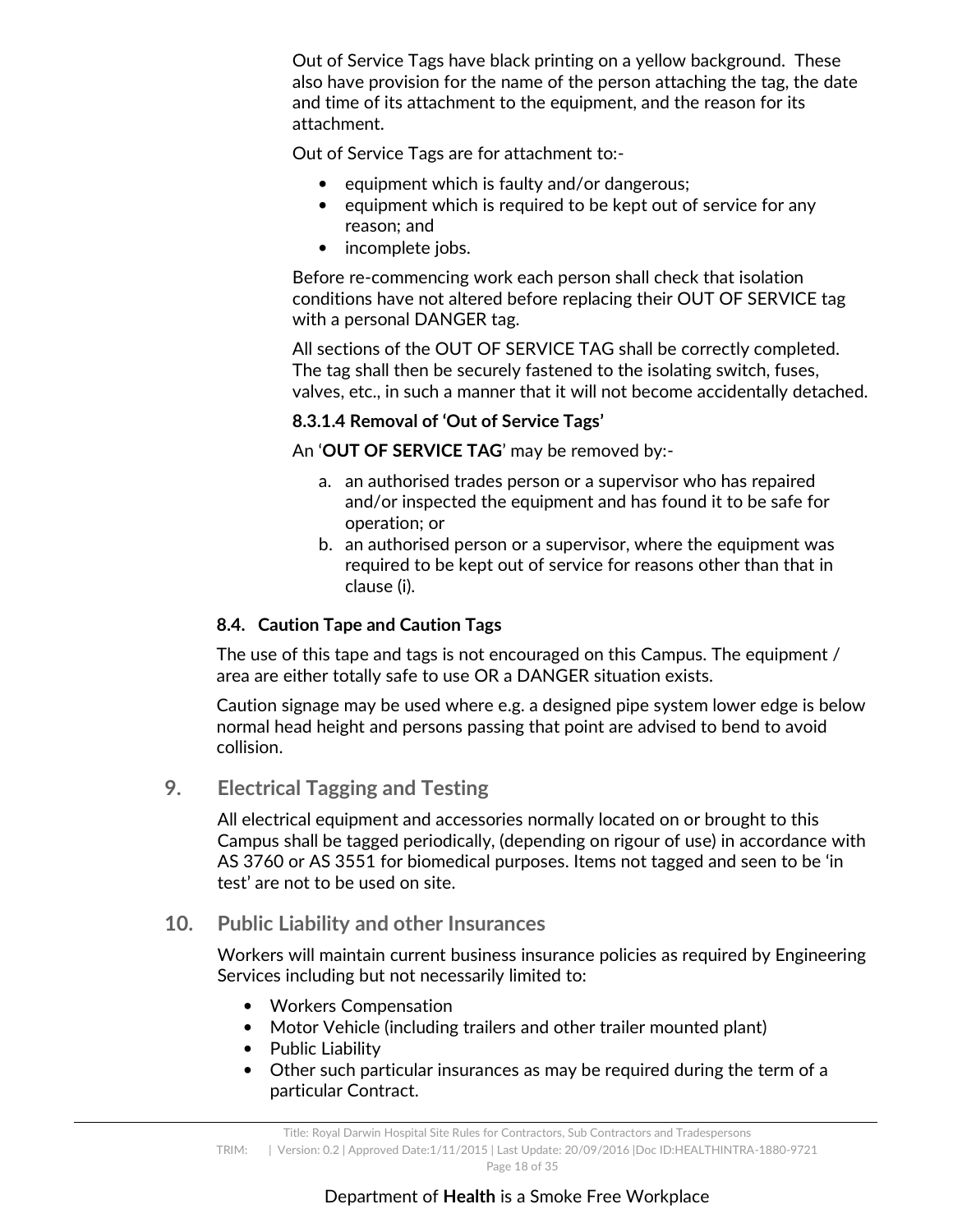• Specific insurances as required by Engineering Management

## **11. Environmental Protection**

Workers are required to comply with legislation, policy, and guidelines developed and published by The Northern Territory Environment Protection Authority. Workers should review and be familiar with information provided by visiting the website https://ntepa.nt.gov.au. Workers should consider the following when planning work and mitigate risks as required:

- impact on flora and fauna
- impact on hazardous substances entering the sewer or ground water systems
- Effect of fumes, smoke and gas on the immediate Campus and neighbouring environments.
- Impact of soil borne disease and dust of concern to Infection Prevention and Management Dept.
- Workers will seek advice from and plan building work in concert with Infection Prevention and Management Dept.
- Workers are required to comply with the current version "Infection Control during Construction, Renovation, and/or Maintenance Hospital Network Policy"
- Workers are required to be self-sufficient in transporting and removing ALL wastes from the site
- There is a red battery disposal bin next to Registry  $(1<sup>st</sup>$  floor) and in Biomedical Engineering (LGF).
- The safe disposal of medical devices should be done in accordance with AS 3551 and coordinated with Biomedical Engineering Department.

The Worker shall not accumulate and rubbish or waste anywhere on Site. All Work areas must be kept clear and in clean, tidy condition. Workers are responsible for providing bins and transport away from site for all waste.

Workers must clean up any spillages of oil or chemical substances etc. as soon as practicable and ensure that such substances are returned to the proper storage facilities after use. Under no circumstances should chemicals, substance or oils etc. be allowed to pollute water courses, sewer and drains, In the event of accidental occurrence, the matter be reported to Engineering immediately.

At the completion of works by the Worker, the area must be left in a clean and tidy appearance suitable to a Hospital environment.

In clinical areas, Engineering must be notified to allow RDH Housekeeping to perform a "Clinical Clean".

## **12. Licences and Other Work Related Competences**

Workers are required to be competent as it relates to the duties requested by Engineering Services. Inducted Workers must submit all applicable licenses, tickets, certifications, qualifications, etc. as required to perform Works. Copies must be provided at time of induction prior to commencing Work at Site to ensure compliance with current regulations.

**13. Incident and Injury Reporting**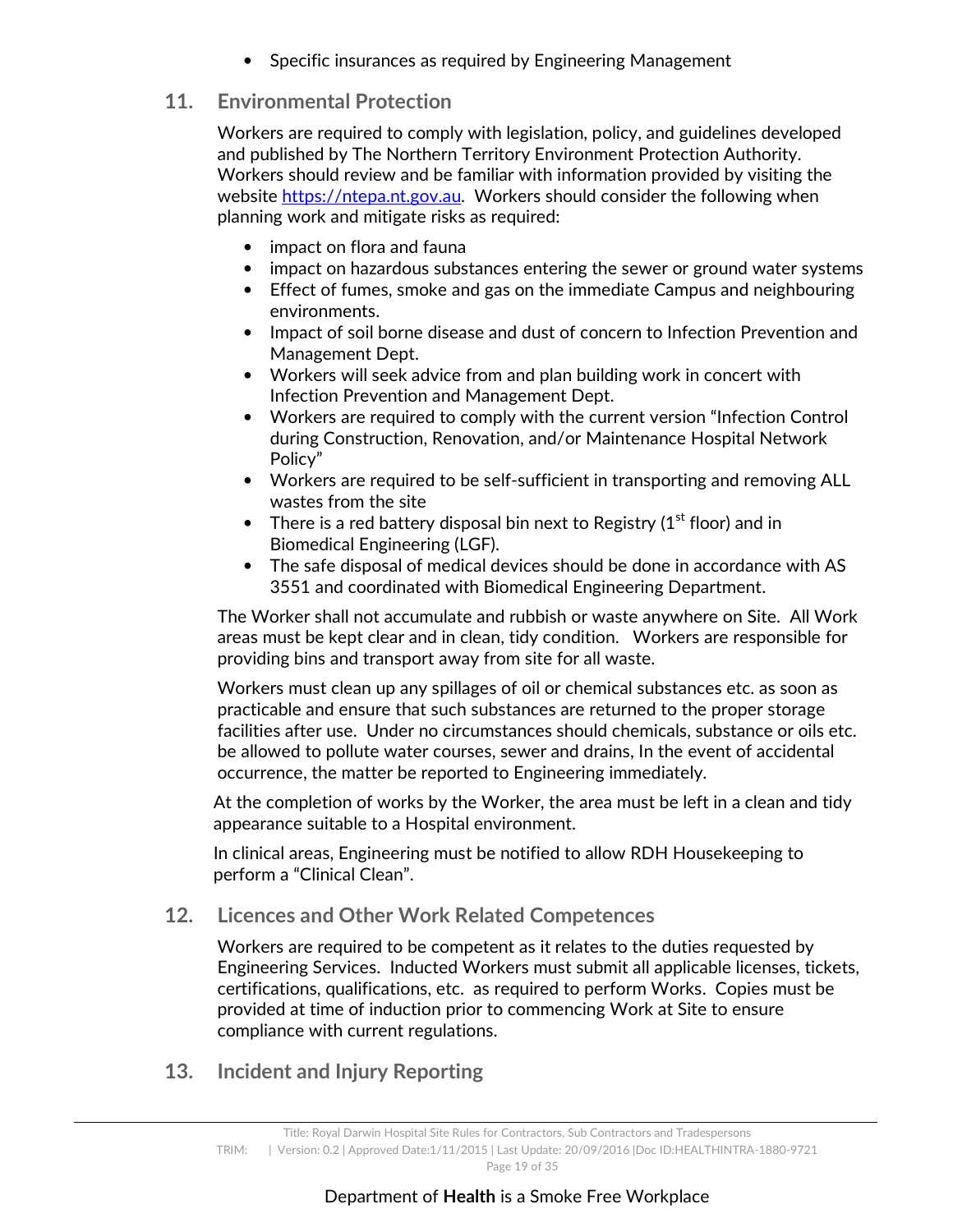Royal Darwin Hospital has a responsibility to provide a safe work environment for staff and Workers working on the RDH campus and is required to comply with the Work Health and Safety (National Uniform Legislation) Act. Please review and be familiar with the requirements of this act prior to entering Site.

**Workers** are required to notify and report any and all incidents immediately to Engineering Services regardless of the perceived severity or lack thereof. This reporting information is required to be consistent with the Workers' legislative responsibilities and can be formatted with Company standard documentation. This information is to be reviewed by Engineering Management and Supervisors to ensure the root cause is determined and what additional controls if any can be put in place to prevent similar incidents from occurring in the future.

#### **14. Inconvenience to Public and Occupants**

The Worker shall work in such a manner so as to avoid and reduce the inconvenience to persons occupying and visiting the RDH.

The Worker shall arrange the execution of works to minimise nuisance to the public and occupants of the RDH and to ensure the safety of occupied premises. Coordination with clinical staff is imperative and some cases may require after hours works if the service deems necessary.

The Worker shall not deviate from the access to work site included in the agreed Method of Working Plan without prior approval of the EM or its Supervisors.

## **15. Clothing**

All personnel undertaking work at the RDH shall be dressed in a manner considered appropriate by the EM and possess all required PPE necessary to perform the task or activity at the Site.

The minimum standard of dress required is closed foot wear with steel cap (no thongs or sandals) this foot wear must be clean (no mud or concrete covered foot wear), clean shorts and shirt. The Worker is responsible to ensure proper PPE is utilized following the completion of the Job Safety Assessment consistent with applicable Standards.

Special clothing provided by RDH must be worn in all sterile areas such as Operating Theatre, Intensive Care, and Special Care Nursery or as directed by clinical / nursing staff.

Hair must be suitably restrained and contained in some areas of the hospital. All hair will be covered to the satisfaction of the Management in areas where there is an infection risk or a food safety requirement.

## **16. Use of RDH Workshops and / or Equipment**

Unless prior approval of the EM is given, the use of RDH workshops and equipment is prohibited.

The Worker will be required to indemnify RDH and associated stakeholders against any legal liability, loss, claim or proceedings for personal injury to or death of any person or damage to property arising from the use of the RDH Workshop and/or equipment prior to approval being given.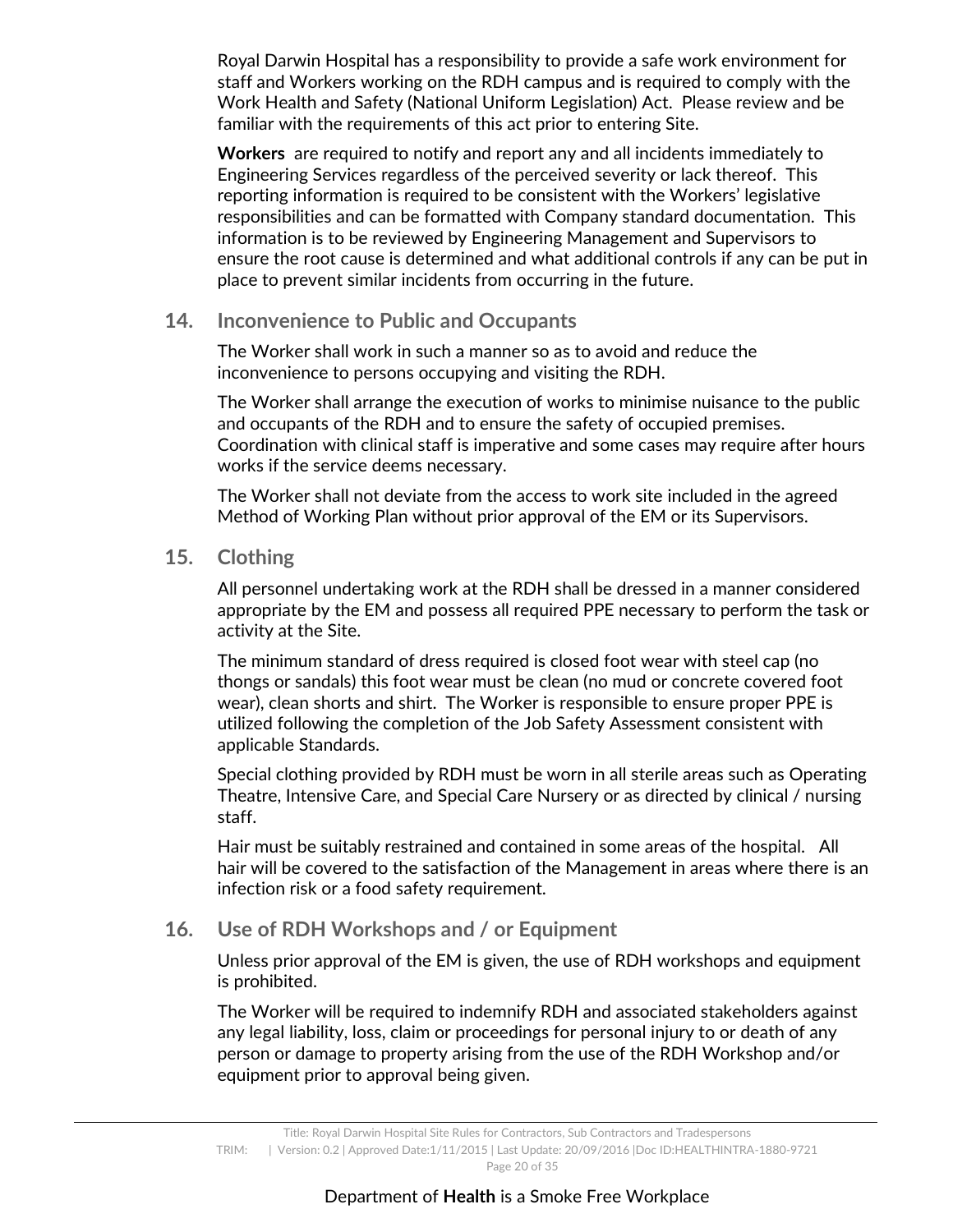## **17. Hazardous Substances**

Prior approval from the EM required when using hazardous substances.

Workers should take care when using hazardous substances.

Make sure that the Material Safety Data Sheet (MSDS) is available before using any hazardous substance.

Follow instructions given by manufacturer's MSDS concerning ventilation of the area and general use of these materials.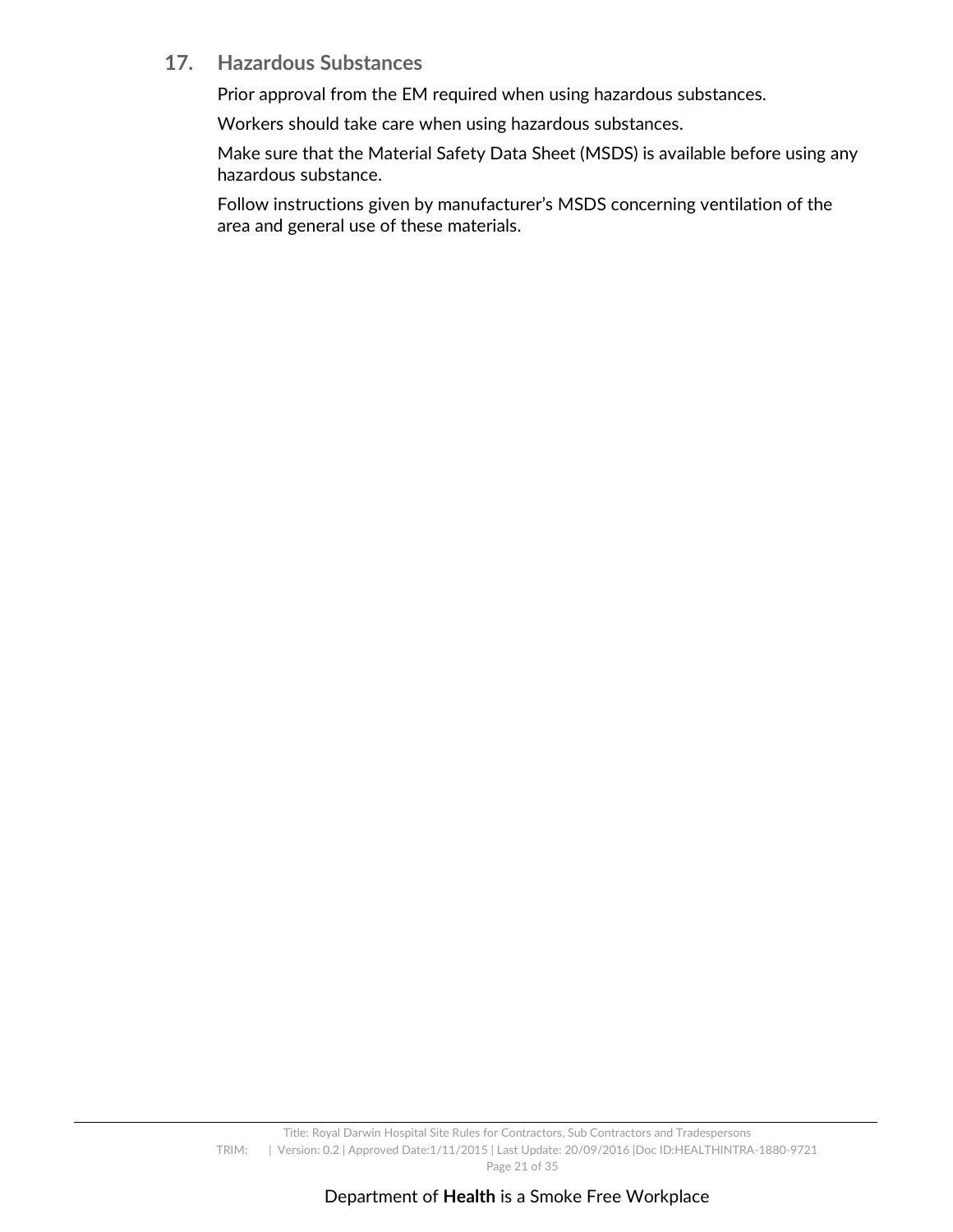## **18. Smoke Detection and Fire Alarm Systems**

Prior to undertaking any work which may produce smoke, fumes, dust or heat the Worker shall ensure that Fire Alarm Systems are effectively isolated following the approval of the applicable permit.

For scheduled works, the Worker shall provide a minimum of 48 hours' notice to the EM or Supervisor of the requirement to isolate Fire Alarm Systems. Approval will be required prior to the isolation of these systems.

For after Hours Emergency requiring isolations, Fire Alarm Systems must be reactivated immediately on completion of the work.

Workers must review the specific requirements around program changes to any FIP and/or other programmable life safety system with the Electrical Manager. Programs are not allowed to be implemented on Friday's or prior to holidays unless specifically agreed by the Electrical Manager or authorized representative.

## **19. Fire Precautions**

Workers must comply with the "Interim Fire Safety Management Plan". Any real or perceived alteration to existing Life Safety Systems and/or emergency egress paths of travel must be approved by the Engineering Manager prior to commencing works.

Workers must familiarise themselves with the Hospital fire evacuation procedures and the appropriate assembly points.

Workers must not obstruct any firefighting equipment or fire exit and ensure that fire escape routes and fire service points are maintained free from obstruction at all times.

There is also routine testing of fire and security systems and testing of main ward block smoke spill systems. Workers should inquire as to the state of any testing prior to commencing Works at Site.

## **20. Cyclone Precautions**

During the period 1 October to 30 April the Worker shall ensure that unfinished work, equipment, sheds, boarding, materials and any other movable items on the site, are protected, stored, or secured to the extent necessary to ensure that in strong wind conditions they will not be a danger to persons or property because of collapse, movement or any other cause and to the satisfaction of EM.

Workers should be familiar and are required to comply with the "Royal Darwin Hospital Code Brown External Emergency Cyclone Policy."

Workers undergoing significant activities on-site for an extended period of time may be required to submit a Cyclone Preparedness Plan as determined necessary by the Engineering Manager.

## **21. Restricted Areas**

In most cases coordination with the Engineering Supervisor and the applicable clinical supervisor is sufficient for access approval. However Access is restricted to the following areas and requires approval of the EM or applicable Supervisor:

#### Operating Theatre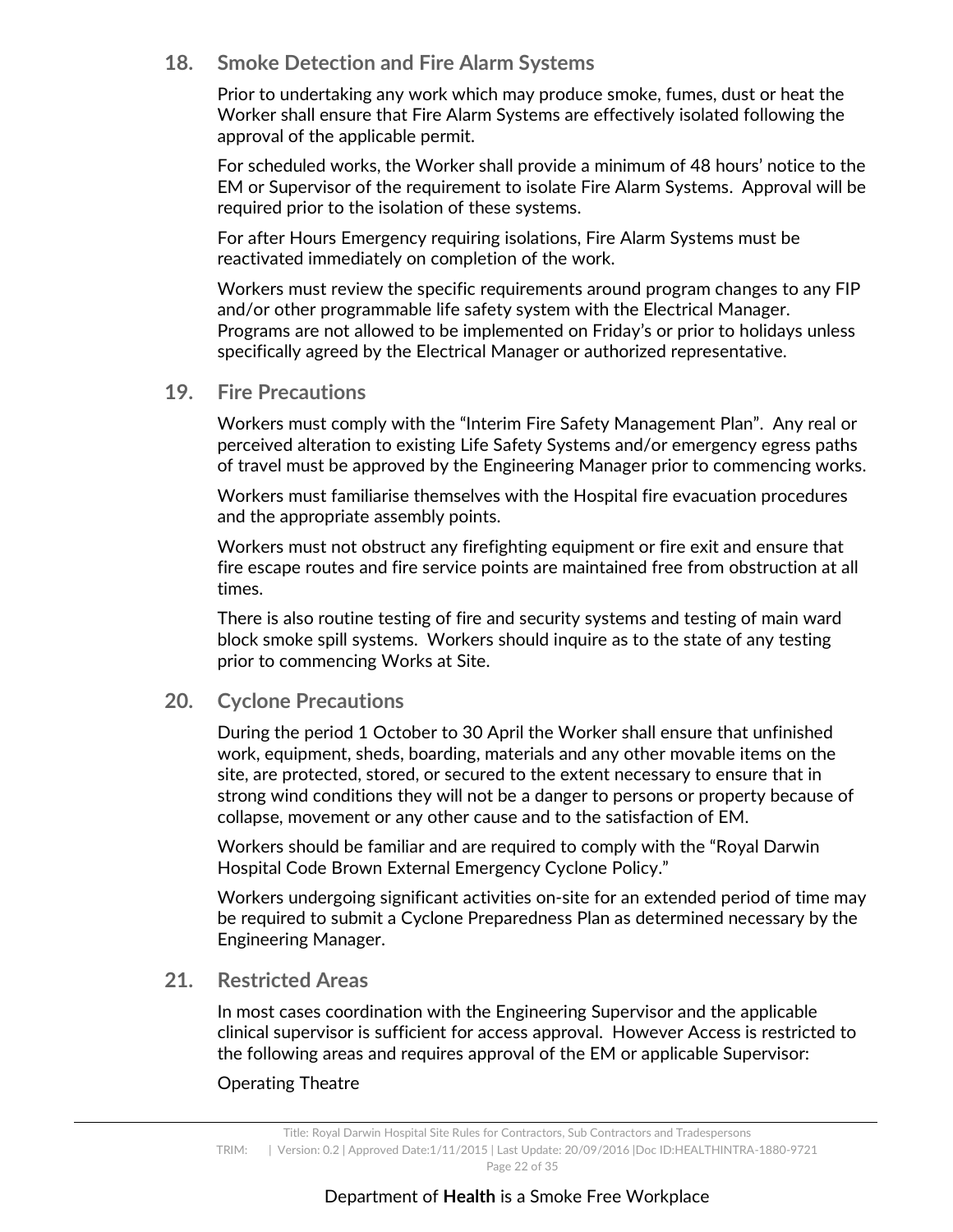Fire Sprinkler Control rooms Birth Centre / Delivery Suite Chillier Hall Intensive Care Unit Boiler House Special Care Nursery **Mortuary** Central Sterilising Department Pharmacy Electrical Sub Station HV and LV *(Legislative/Standards framework to be adhered to).* Basement and all other Plant Rooms Lift Motor Rooms Laboratory/Pathology

**22. Use of Lifts** 

At all times on Site patients and clinical staff have priority use of any and all lifts.

If requested by any Royal Darwin Staff Member to vacate a lift, it is to be done immediately and with utmost courtesy and respect regardless of the situation.

#### **Transport of Materials and Equipment to Upper Ward Block and Plant Room**

Where possible, Lift No. 7 shall be the only elevator used for the transport of materials and /or plant and equipment to the upper ward block and plant room.

The 9th floor Plant Room can be accessed by lift No. 7 only with a control key issued by Engineering.

**23. Smoking** 

The RDH Campus is considered to be a smoke free environment (refer to Tobacco Control Act 2003) with the exception of the designated smoking area located between Building 13 (Pathology) and Burnett Road.

Fines may apply for non-compliance.

#### **24. Traffic Regulations**

NT traffic regulations apply to the RDH precincts. Parking restrictions are policed by Hospital Security Personnel and NT Police.

Be aware that the main central roadway (Florey Avenue) has both 40 and 30 km/h speed limits. Fines are imposed as per NT Traffic Act and Regulations. All other roadway areas of the Campus are strictly 30 km/h maximum, unless sign posted, i.e. accommodation area.

Any and all modifications to existing traffic controls or routes must be submitted and approved by the Engineering Manager or applicable Supervisor.

**25. Car Parking** 

Title: Royal Darwin Hospital Site Rules for Contractors, Sub Contractors and Tradespersons TRIM: | Version: 0.2 | Approved Date:1/11/2015 | Last Update: 20/09/2016 |Doc ID:HEALTHINTRA-1880-9721 Page 23 of 35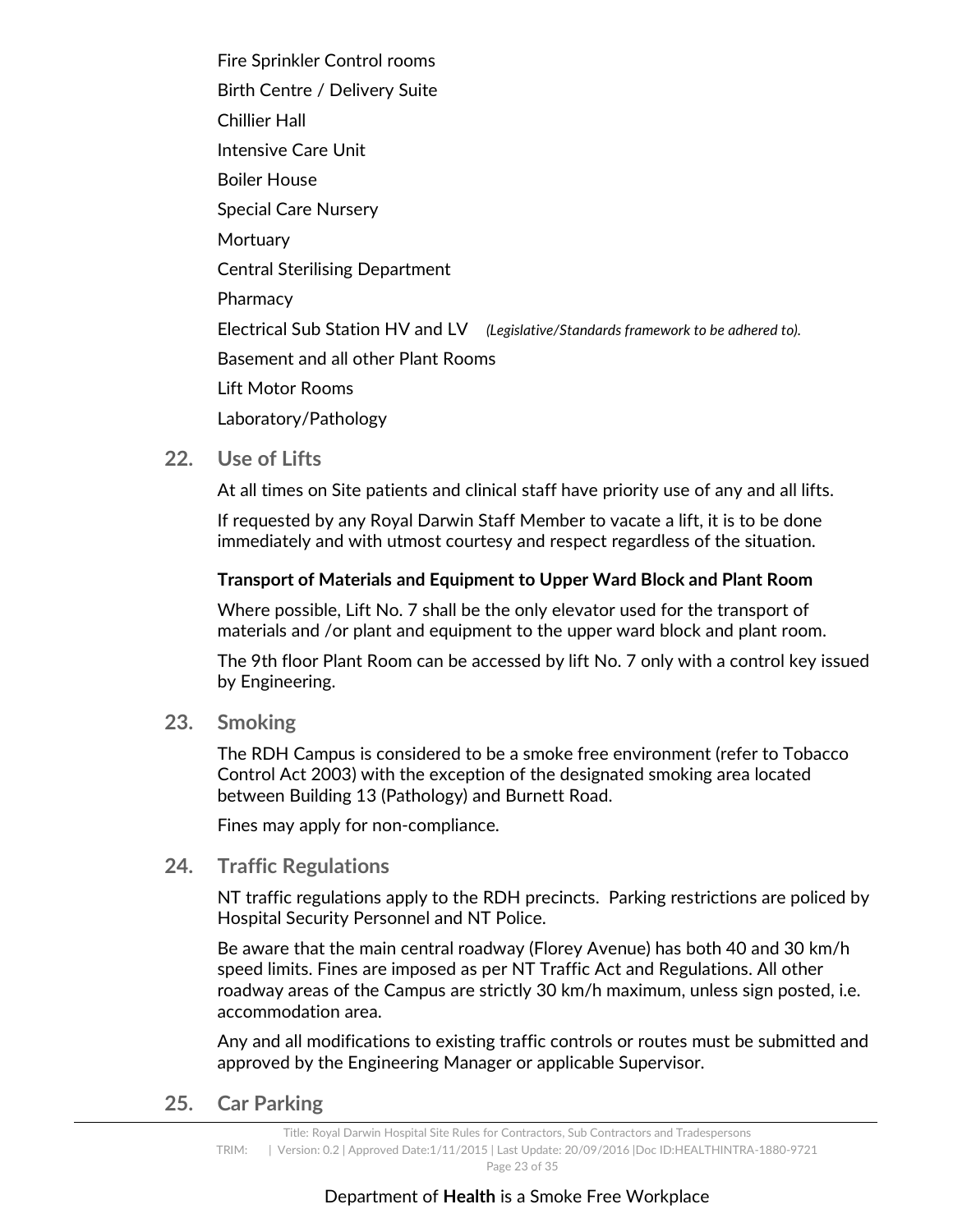There is no guaranteed parking on-site for Workers and any designated parking areas require parking permits issued and registered at the Engineering Front Office. The use of these parking areas is at the sole discretion of the Engineering Manager and Supervisors.

These parking areas are to be used by Workers unloading equipment from their vehicles and Workers working from their vehicles. Apart from these two exceptions, Worker vehicles should be parked in designated public parking areas when not in use.

There is NO PARKING allowed in places other than designated parking areas. Penalties may apply.

RDH Workers and Staff SHALL not park in the Darwin Private Hospital carpark as this is not part of our Campus and is under different management.

#### **26. Telephones, Mobile Phones and Two Way radios**

In-house hospital telephone shall not be used by Workers except for contacting the EM or the Switchboard.

Mobile telephones are to be **TURNED OFF** on entry to patient treatment areas within Royal Darwin Hospital as indicated by signs.

Two Way radios **MUST NOT BE USED** in areas of Royal Darwin Hospital where this is indicated by signs. Workers will seek advice from EM before using two way radios.

#### **27. Biohazard Injuries**

Injuries where blood/body fluids from one person have entered tissue of another person are termed "Biohazard Injuries".

Although the hospital has policies designed to prevent or limit the occurrence of biohazard injuries, it is necessary to have a well-defined plan of action for when such an accident does occur.

All Biohazard Injuries are to be reported to EM immediately.

A "Needle Stick Injury" is a biohazard injury and should be reported and evaluated as soon as possible.

#### **Basic Four Steps to Report Bio-Hazard Injury**

- Report to Emergency Department immediately in person
- Tell the Engineering Services Management immediately
- Phone details of accident to Infection Control through the Engineering Services Management.
- Report and record the incident.

## **28. Immunisations \* \* \* \* \* \* \***

It is a strongly recommendation and highly encouraged that personnel working in the hospital environment are aware of the need to maintain their OWN immunisations against Hepatitis 'A', Hepatitis 'B', 'Measles, Mumps and Rubella group' and Varicella (Chicken Pox).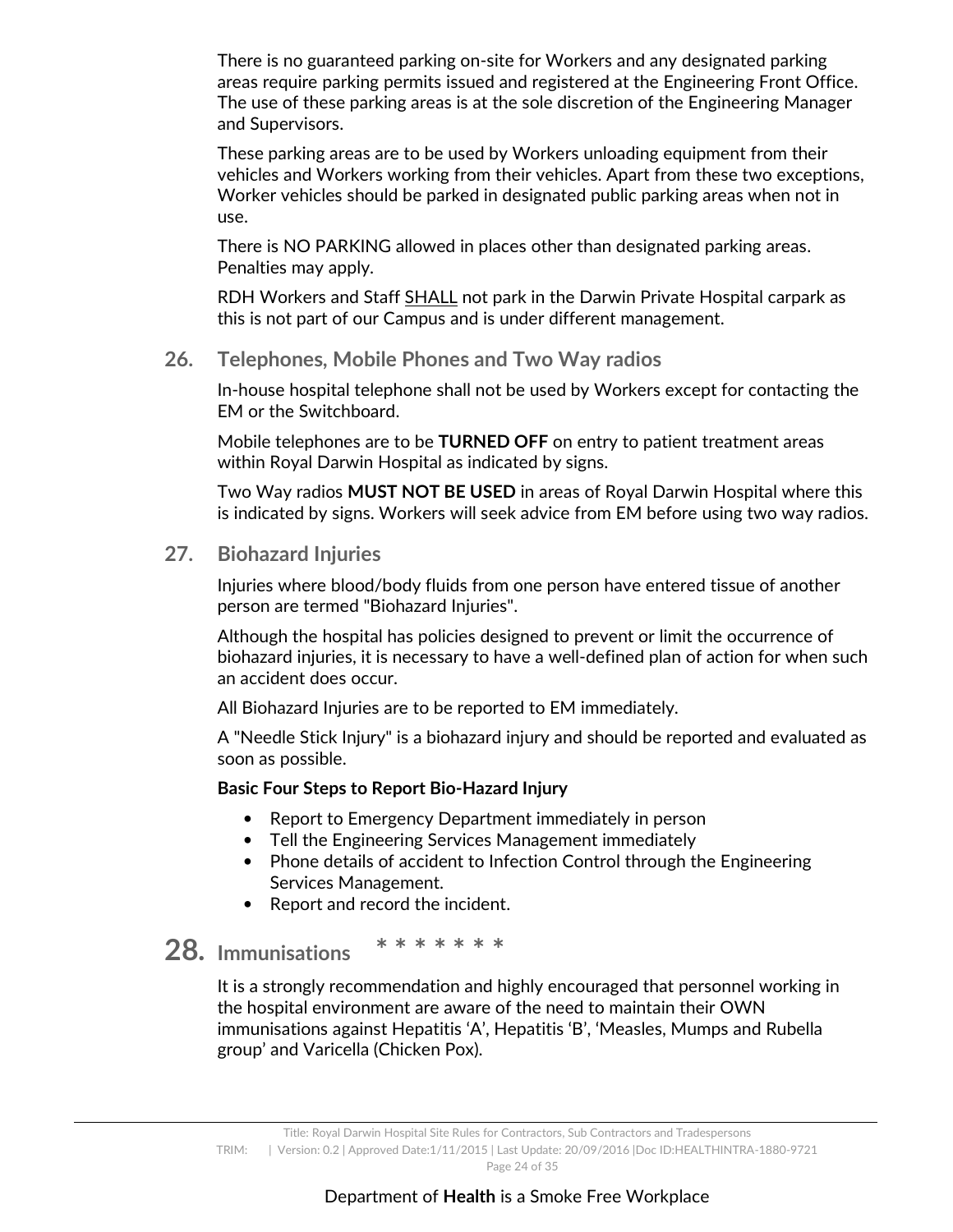Workers should consider an annual Influenza vaccination, maintaining current tetanus and whooping cough immunizations through consultation a health care professional.

Employers should be aware of the requirements for 'at risk' employees to be vaccinated (as above) in accordance with Chapter 3. Part 3.1, Clauses 32-38 of the Workplace Health and Safety, (National Uniform Legislation), Regulations of 2011.

#### **29. Hygiene**

A high standard of "work place" hygiene is required and in particular there shall be:

- An acceptable standard of rubbish disposal
- Regular removal of all rubbish to prevent rodent and insect infestations.
- Utilise the various Antiseptic Hand Rub and other hand hygiene products throughout the RDH. Routine hand washing is good practice.
- **30. Use of Hand Tools**

## **30.1 Electrically Powered**

- Powered tools will be electrically sound and electrical components maintained to manufacturers specification. Refer to Section 6 for more details on testing and tagging of equipment.
- Tools shall be operated and maintained in accordance with the manufacturer's specifications and recommendations and be fit for purpose.
- Machine guards (where applicable) will remain in place for the duration of the use of the tool.
- All pneumatic or vibratory based tool functions should be avoided to minimize the noise impact on the clinical service. Diamond coated dill bits and other means should be explored in the first stage. Requests to Engineering will be reviewed and approved on need and merit.

#### **30.2 Non Electrically Powered**

- Tools for cutting will have cutting edges maintained for cutting minimum effort and maximum safety.
- All other tools shall be operated and maintained in accordance with the manufacturer's specifications and recommendations and be fit for purpose.
- **30.3 No explosive/powder actuated power tools shall be used on RDH campus**
- **31. Internal combustion engines**

#### **Use of:**

**Equipment utilising internal combustion engines is not to be used inside any building, near entrances, fresh air intakes, or any confined space, unless specifically authorized by the Engineering Services Manager.** 

Approval will only be given if all of the following criteria are satisfied.

• No other means to carrying out the specific work activity with the duration minimized as far as reasonably practical.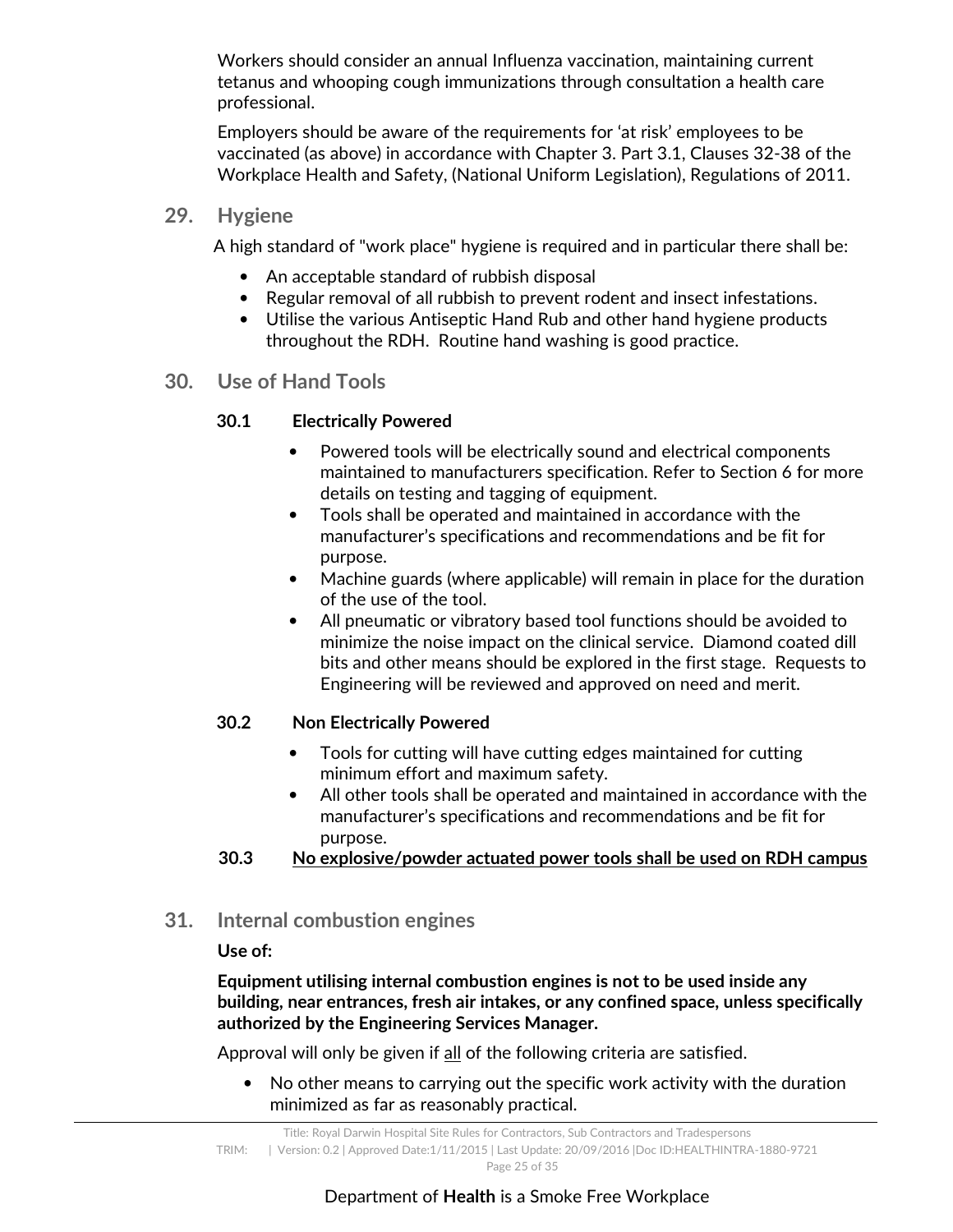- Exhaust emissions can be shown, not to be a hazard to workers or Hospital occupants. Exhaust system scrubbers for all equipment is required.
- Any additional fire risk is properly mitigated following required assessments. Including management of the fire detection system.
- No fuel stored within the building.
- Noise and vibration is minimized and does not impact the ability of clinicians to deliver the health service.

#### **32. Food and Drink**

No food or drink should be taken to or consumed in Plant Rooms with the exception of water containers. The Kiosk is situated in the main car park and provides meal and drink facilities if required. Workers should minimize their impact and demand on the Campus facilities which are intended for patients and other stakeholders.

#### **33. Job Safety Analysis**

Engineering Services require a Job Safety Analysis (JSA) for all work activities every

Job Safety Analysis (JSA) simply means looking at the work task and considering what is the safest way to complete it. It is a way of becoming aware of the hazards involved in doing the job and taking action to prevent an injury.

The JSA process is suitable for different trades do different tasks, and need not require enormous amounts of time or use endless pieces of paper.

Many tasks undertaken are done routinely and have probably been done the same way for years – sometimes safely, sometimes not. Before starting a task, it is essential to think of what is the safest and best way to do it. These JSA worksheets help in assessing the risks of doing the job.

Workers should follow these five Job Safety Analysis steps:

**Document the activity:** Assemble those involved in the activity and then, using the JSA worksheet, write down the tasks that make up the activity, step by step.

**Identify the hazards:** Next to each task, identify what part of the task may cause injury to those doing the work or to anyone else nearby.

**Document the control measures:** For each identified hazard, list the measures that need to be put in place to eliminate or minimise any likely risk of injury to those involved.

**Identify who is responsible:** Document the name of the person responsible for implementing the control measure.

**Monitor and review:** Make sure the activity is supervised to ensure the documented process is being followed. The JSA should be reviewed whenever a documented activity changes, personnel changes, or after the planned duration extends altering original assumptions or conditions.

The JSA provides a written record of the process to be used to proceed on a task. As it is a record that can be used in court, it should be signed off by the parties who have responsibility for the tasks.

The JSA is only a written record. Management processes must be in place to ensure workers have the skills to complete the job and there is a required level of supervision to ensure the tasks are completed as documented.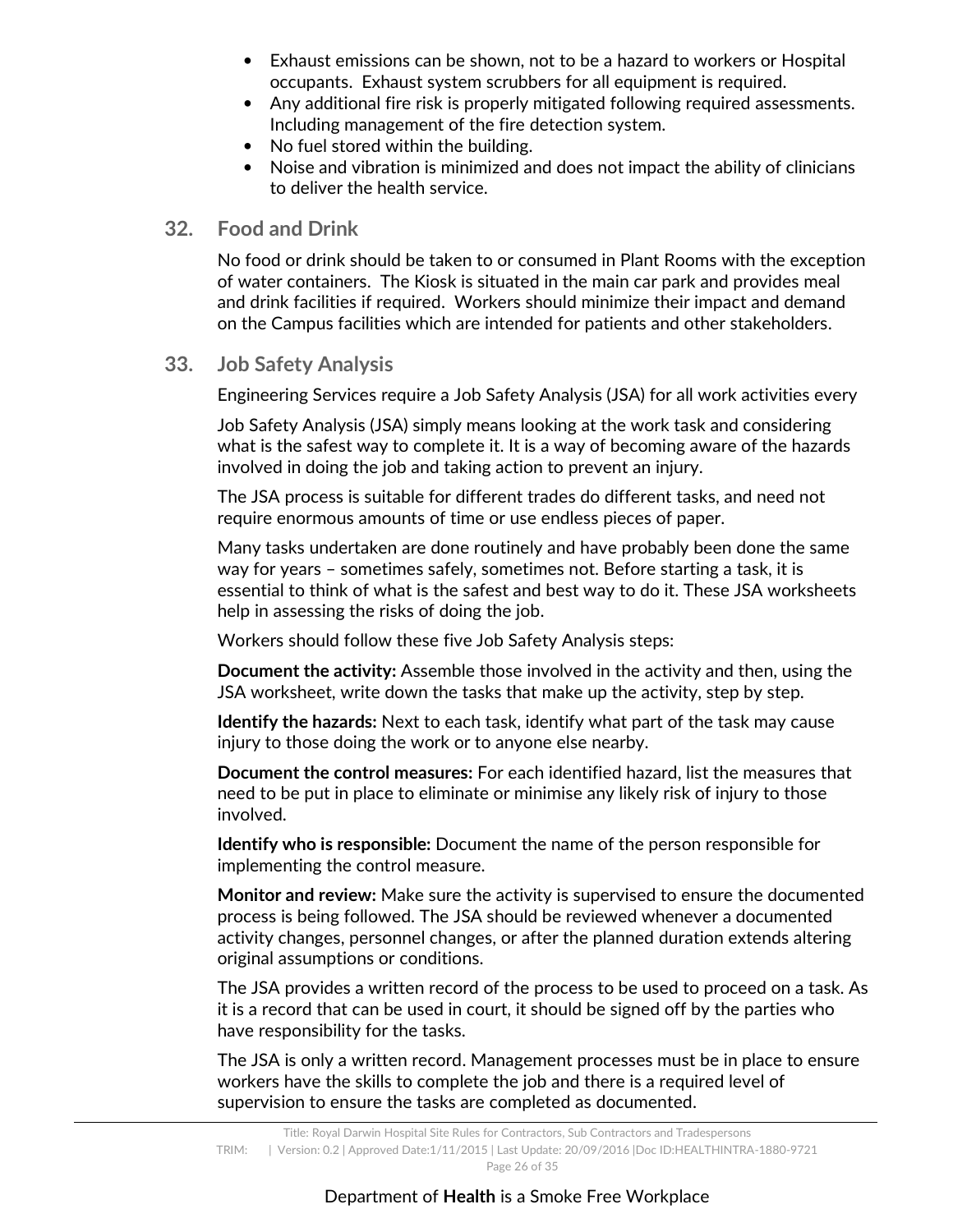The JSA should be completed by all Workers involved in the activity, not just the principal Contractor or Supervisor.

If the Worker does not have a JSA form, use of a RDH version is acceptable however requires review and approval by the Supervisor prior to work commencing.

If a Worker has their own JSA form that is equivalent then a copy of the JSA is to be made available to RDH for record before the work activities commence.

#### **34. Excavations and Trenches**

All excavations over 150 mm in depth require an Approved "Excavation Permit" prior to commencing work.

All available as-constructed information should be reviewed and understood to ensure Workers are aware of the presence of underground utilities/services in the area prior to breaking ground.

Following this review it is imperative ground penetrating radar or other locate services be used to pinpoint all known and unknown services.

The Standards dictate minimum requirements for the use of mechanical equipment in and around live services. The use or "hydro-vac" techniques or hand digging is required in many cases.

Any trenches or pits must be flagged off to warn other people of their location and to prevent unauthorised entry. Excavations, trenches or pits exceeding 1.5 metres in depth must be supported with shoring where necessary.

Geotechnical engineering assessments and associated recommendations are required and should adhere to the applicable Standards when excavating to depths which must utilize specific benching or shoring techniques.

A competent person shall inspect the excavation at least once a day to ensure conditions are safe and lodge a written record of inspection.

#### **35. Headphones or other hearing impairment**

The use of Devices which limit the ability of the Worker to hear at the Site shall not be used unless required to for protection as identified in the JSA.

#### **36. Ceiling Tiles and Hatches**

Ceiling tiles, hatches, manholes, etc. opened during the course of work shall be replaced or closed whenever the site is to be unattended unless the Work areas are secured.

Workers shall take care to maintain the cleanliness and integrity of ceiling tiles, hatches, manholes, etc. and should restore to original condition prior to leaving the work area.

Disruption of ceiling tiles or hatches at the Site shall comply with existing Asbestos Removal Rules.

#### **37. Penetrations**

Intrusions into floors may need Engineering/Structural/Fire certification*. Provide notice to engineering prior to performing any penetrations.*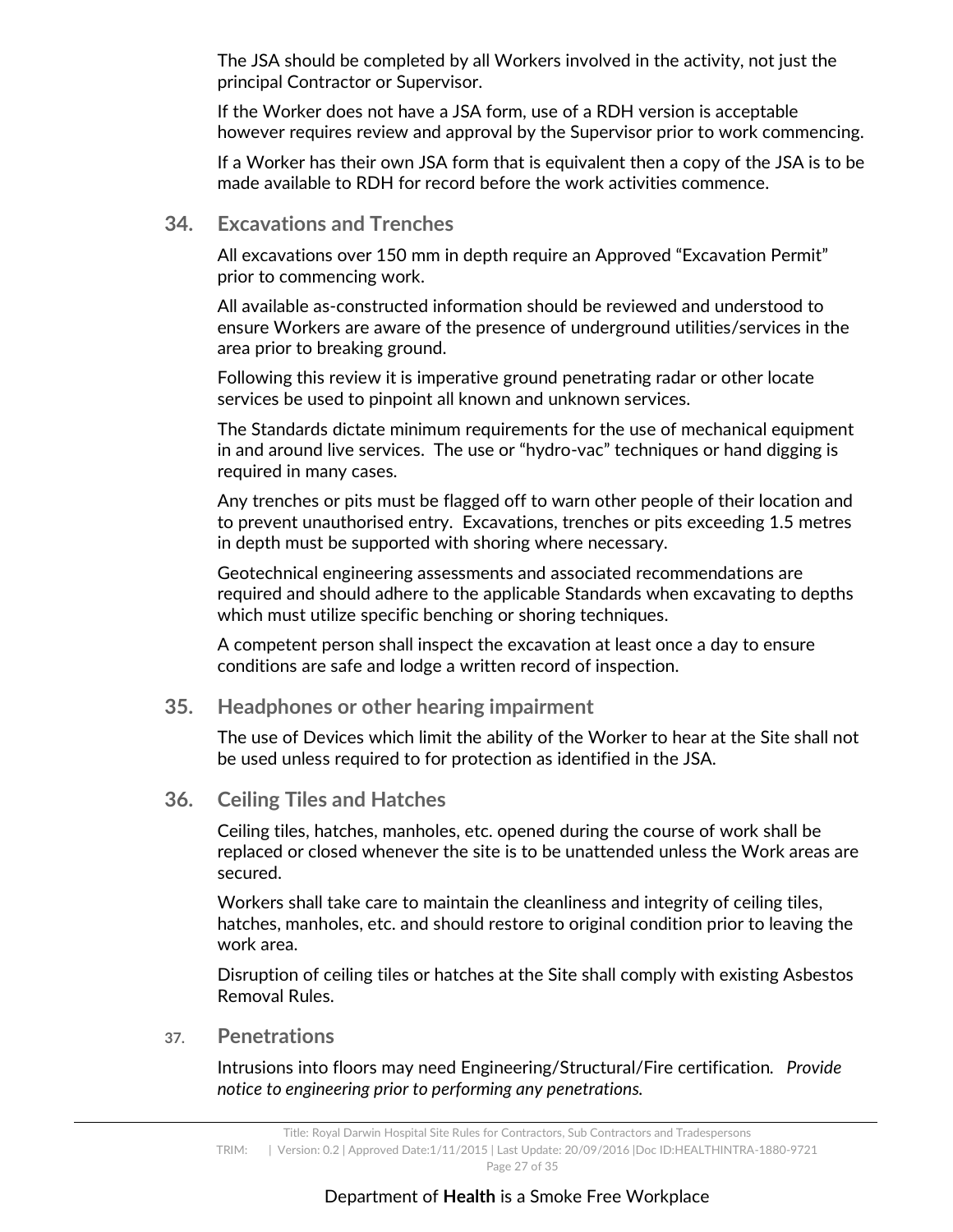Engineering require Workers to enable the inspection of areas where drilling or coring of walls, floors or ceilings are planned. All penetrations are to be sealed and fit for purpose (i.e. fire rated, acoustically treated, structural, etc.)

Record documentation can be made available from Engineering Management or Supervision and/or the Department of Infrastructure, Lands, and Planning.

#### **38. Critical Air Conditioning Plant**

Workers shall maintain the operation of all air conditioning plant at all times unless isolations are approved via the permit to work process. Refer to section 1.6 for specific requirements.

#### **39. Storage of Materials and Equipment**

No materials and / or equipment shall be left unattended at the Site. The Worker shall be responsible for the security of any such materials and/or equipment. Engineering is not liable for any damage or theft occurring at Site. Specific overnight storage requests will be assessed by Engineering Management as required.

The storage of flammable or hazardous materials shall not be permitted in RDH buildings at any time. Workers are to maintain any and all applicable MSDS information and adhere to manufacturer's requirements and the Standards supporting the use of any and all flammable and hazardous goods. Refer to section 11 and 17 for more details.

#### **40. Compressed Air**

When using compressed air, all couplings along the airline must be secured by the safety clips. This will reduce the potential for injury in the event of a failure of any of the couplings. Always wear safety glasses or goggles when using compressed air.

Compressed air is NOT to be used for cleaning clothing, or for hosing away dust from within the workplace.

The Workers are responsible for ensuring Equipment Safety Checks are completed prior to operating any and all equipment.

#### **41. Work in Confined Spaces**

Workers are required to comply with the NT Worksafe Code of Practice which can be reviewed on the internet. http://www.worksafe.nt.gov.au/formsresources/Documents/confined\_spaces\_cop.pdf.

Confined spaces are commonly found in vats, tanks, pits, pipes, ducts, flues, chimneys, silos, containers, pressure vessels, underground sewers, wet or dry wells, shafts, trenches, tunnels or other similar enclosed or partially enclosed structures, when these examples meet the definition of a confined space in the WHS Regulations.

No Worker shall enter a confined space without an approved permit. If Workers are unsure of the classification of specific areas a Confined Space, consultation with Engineering is required. All Confined Space Entries shall be in accordance with AS/NZS 2865 (current version).

**42. Hot Work** 

Title: Royal Darwin Hospital Site Rules for Contractors, Sub Contractors and Tradespersons TRIM: | Version: 0.2 | Approved Date:1/11/2015 | Last Update: 20/09/2016 |Doc ID:HEALTHINTRA-1880-9721 Page 28 of 35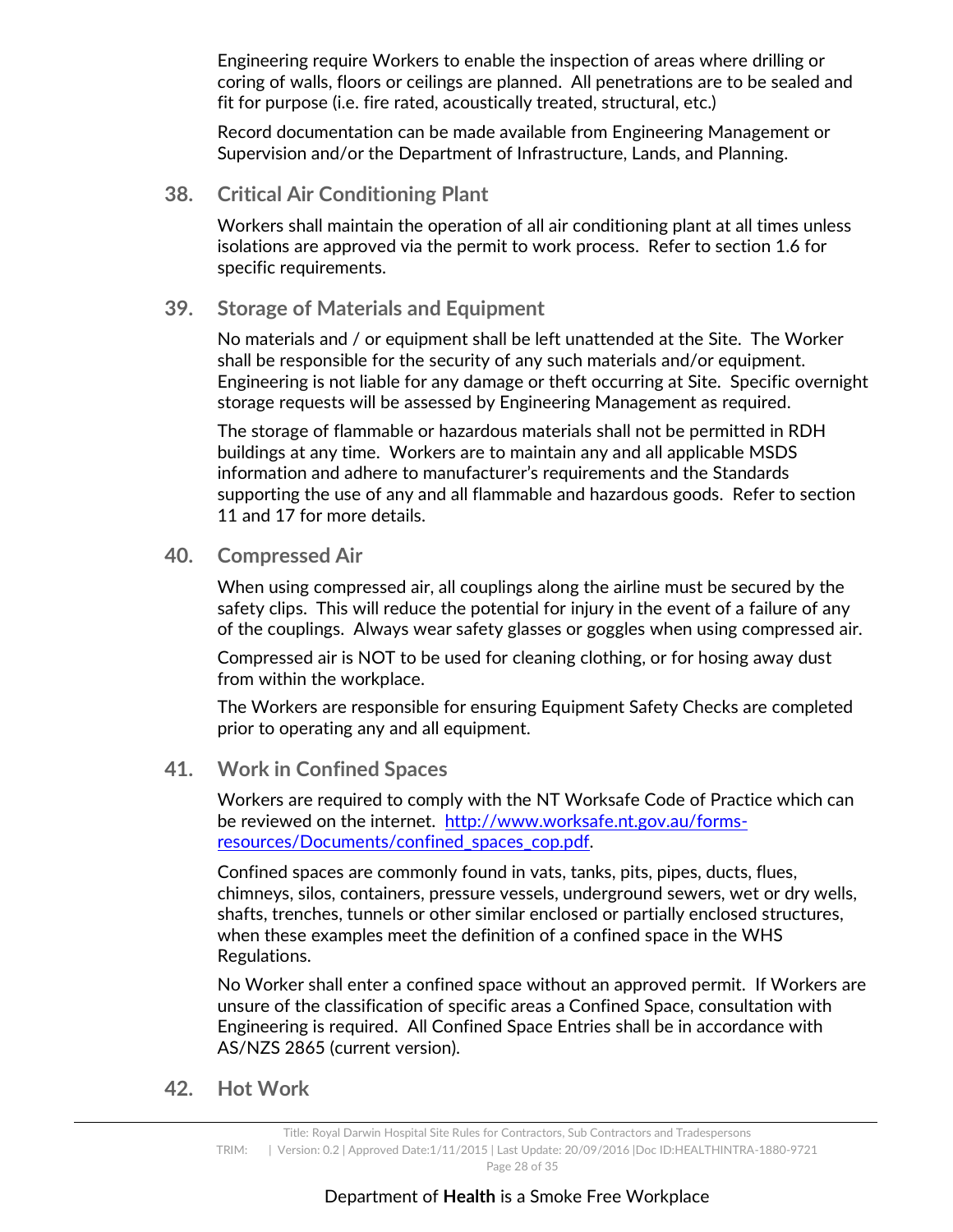Workers are required to comply with the safe work Australia Code of Practice which can be reviewed on the internet at

http://www.safeworkaustralia.gov.au/sites/SWA/about/Publications/Documents/7 03/Welding%20ProcessesV2.pdf

In addition to these requirements for all Hot Work activities the following conditions apply:

- Before commencing any flame cutting or arc/gas welding operation, the Worker shall complete a **Hot Work Permit** reviewed and approved by the Supervising Officer.
- Workers understand welding operations are not permitted in all areas of the hospital and issuance of a **Hot Work Permit** will be subject to this consideration. Hot Work will only take place in accordance with AS1674.3 (a welding standard).
- Compliance with Interim Fire Safety Management Plan is required.
- No fire door shall be wedged or chocked open at any time.
- No door to a vertical rising duct shall be left open whilst unattended.
- All electric hand tools, lights and the like must have earth leakage protection, and clearly indicate the last inspection date as per AS 3760.

## **43. Asbestos**

Engineering Services and All Workers are required to comply with safe work Australia Codes of Practice including "How to Manage and Control Asbestos in the Workplace" http://www.safeworkaustralia.gov.au/sites/SWA/about/Publications/Documents/625/Ho w\_to\_Manage\_and\_Control\_Asbestos\_in\_the\_WorkplaceV3.pdf

#### And "How to Safely Remove Asbestos"

http://www.safeworkaustralia.gov.au/sites/SWA/about/Publications/Documents/641/Ho w\_to\_Safely\_Remove\_AsbestosV2.pdf

 Below is a specific procedure to ensure clear communication between Engineering Services and Workers are maintained in relation to known Asbestos Hazards.

## **MANDATORY ASBESTOS MANAGEMENT PROCEDURE FOR WORKERS - ROYAL DARWIN HOSPITAL CAMPUS**

Prior to any works commencing, consultation with Engineering Services to review registered hazards at the Site and completion of associated risk assessments is mandatory in accordance with applicable Standards.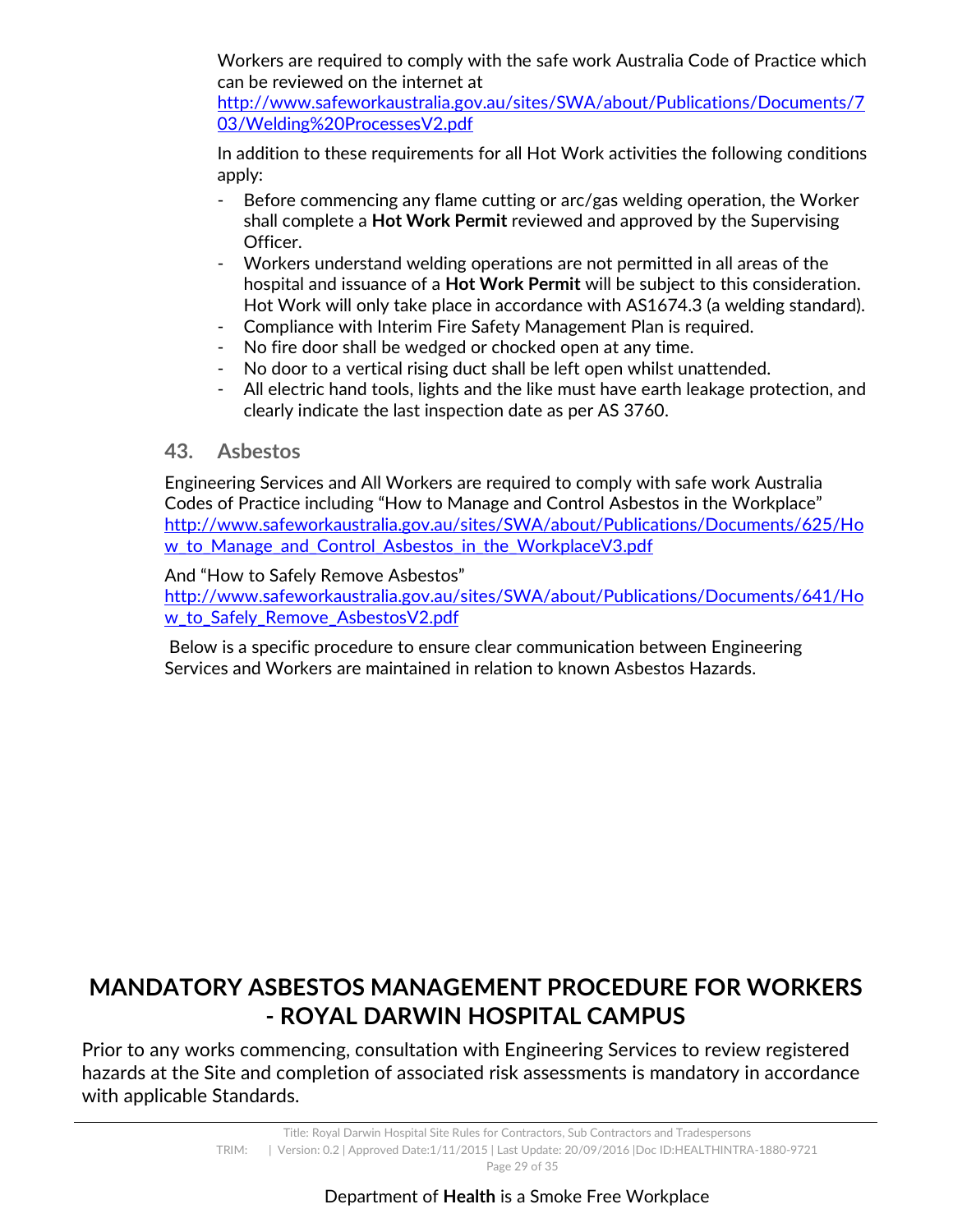Engineering Services Management use best endeavours to inform Workers of hazards related to Asbestos containing materials in and around the Royal Darwin Hospital Campus however it must be considered the information available is not necessarily all inclusive with Works at the Site potentially containing previously unidentified asbestos hazards.

Workers must take all care when completing Works with this known risk and in the event Workers identify suspicious material the following should occur prior to continuing Work activities:

- Cease work activities.
- Notify Engineering Management immediately
- Document suspected location of asbestos containing material
- Follow instructions of Engineering Management to ensure exposure is limited as far as reasonably practical until confirmation of materials present can be determined whereas additional actions may be required.

Workers shall advise Engineering Services Management of the scheduled duration for completion of asbestos removal or works in an asbestos contaminated area.

Engineering require the following:

- Only NATA accredited asbestos testing facilities are to be utilized.
- Companies must be registered with NT Worksafe with verified suitable licensure for the removal etc. of Class A or B Asbestos as required for the specific work activity.
- Assessors, Consultants, and occupational hygienists are required to facilitate risk assessments and independent inspections of work activities to be completed by removalists.
- Ensure all other plant/equipment/PPE required for working in an area where asbestos has been identified is on site and readily available prior to works commencing.
- Inspections of the barriers and hepa filtered negative air equipment setup are required by Engineering Management prior to commencing works.
- Disposal/De-Contamination of contaminated materials, equipment, tools, Workers, etc. must be done by approved methods.
- All disposal receipts from accepting facility to be provided at the completion of the works.

Record documentation from the assessor and the removalist are required including but not limited to clearance certificates accompanied with the following:

- Floor Plan identifying areas cleared of asbestos.
- Location of permanent/temporary barriers in place between contaminated and cleared areas including any required maintenance or routine inspection process.
- Update of on-site asbestos register.

Workers shall comply with all applicable Standards.

Notify Engineering Services Management of any concerns, issues, incidents, etc. immediately as required.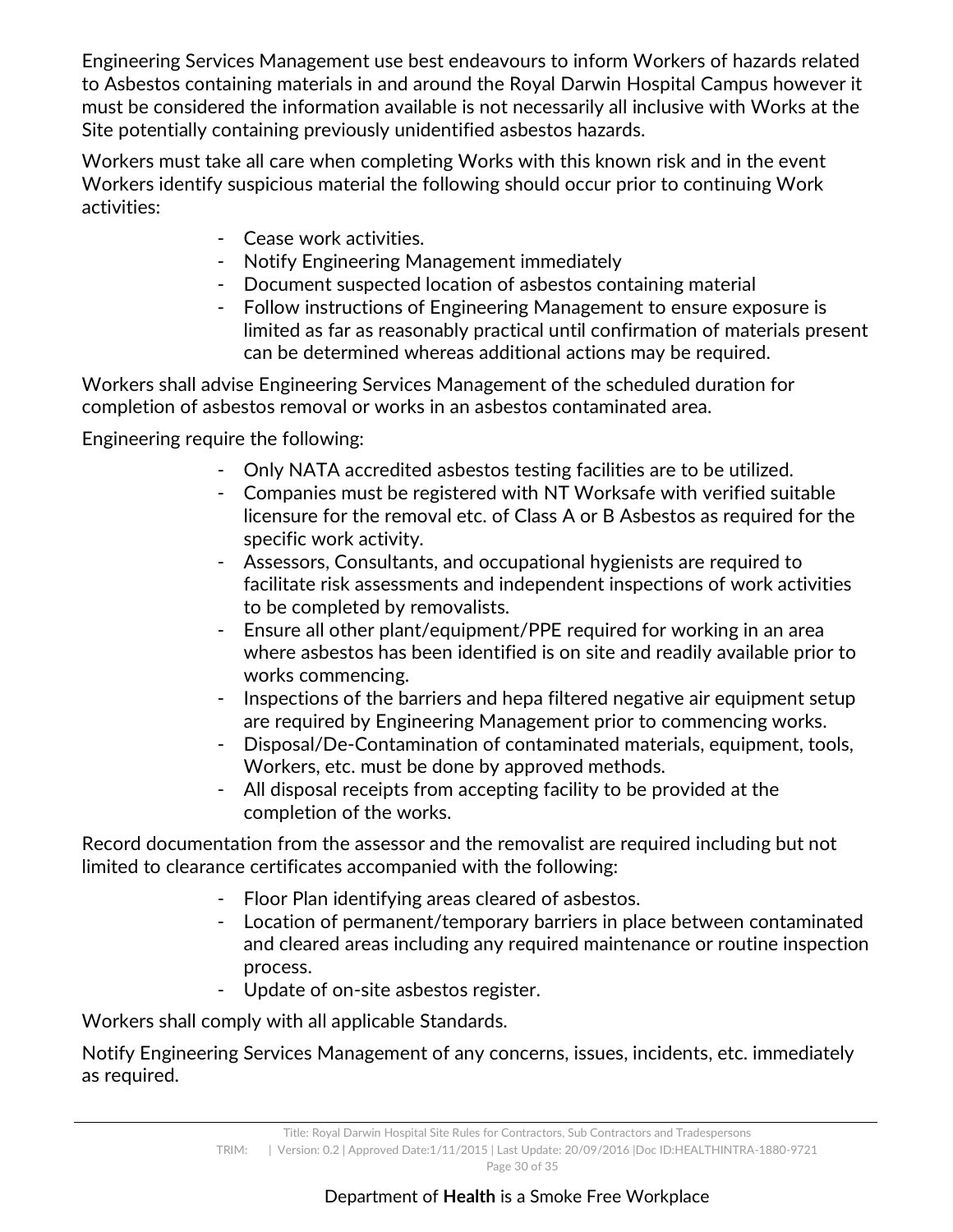If emergency access is required to ceiling spaces after hours, please contact Engineering Services Management, who will provide further direction in accordance with this procedure.

Approved

## **Philip Meadors**

RDH Engineering Manager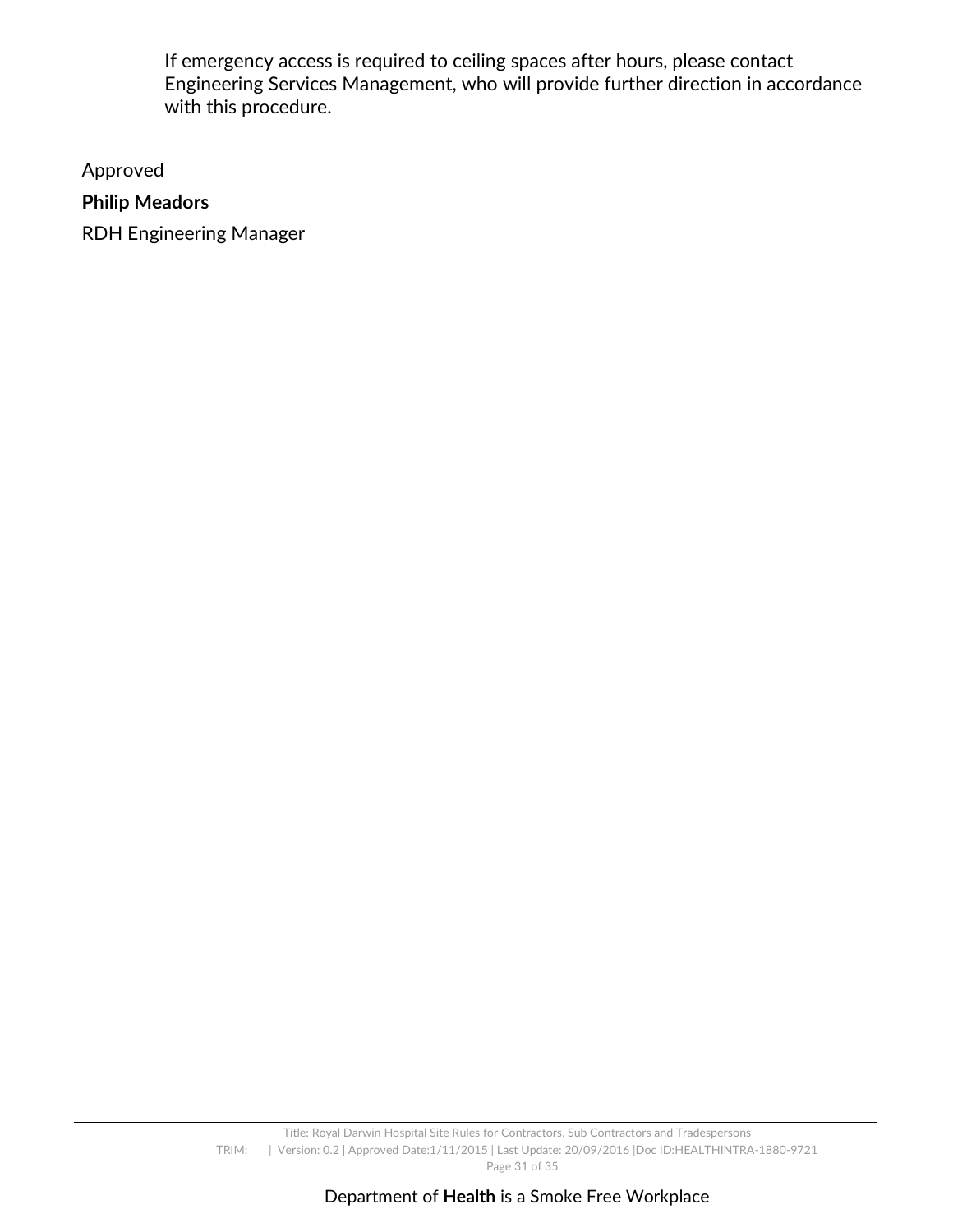# **ATTENTION Workers/Tradespersons ASBESTOS ALERT**

Due to the age of the Royal Darwin Hospital (RDH), materials containing asbestos are present in many locations throughout the hospital, surround buildings, associated site, and underground services. Historically asbestos was used in a wide number of products due to its excellent thermal, acoustic and mechanical properties. Until the mid 1980s, asbestos was commonly used in asbestos cement sheeting (fibro), some vinyl floor tiles, fibro water, drainage and flue pipes, roofing and guttering and flexible building boards (e.g. Villaboard, Hardiflex, etc.). Although some asbestos materials have been removed from RDH, there are still some building products remaining that contain asbestos materials.

Materials containing asbestos will not usually release asbestos fibres unless disturbed or damaged. Asbestos fibres can cause asbestosis, lung cancer and mesothelioma. Symptoms may take anywhere from 25 to 50 years to become evident.

Areas that have been confirmed to contain asbestos materials have been appropriately labelled. However there remain many unidentified areas of RDH that still contain asbestos materials. Positive identification of asbestos is dependent upon analysis undertaken by a National Association of Testing Authorities (NATA) laboratory. If in doubt, assume asbestos is present and take the necessary precautions.

If you are unsure about the presence of asbestos ask Engineering Services or check with your Project Manager. **If in doubt – assume it contains asbestos.**

To avoid placing yourself and others at risk from asbestos exposure when performing work at RDH the following safety precautions are recommended:

- **Do not use power tools** Asbestos fibres can be released if power tools are used. Hand powered tools should be used as they generate less dust. Low speed battery operated drills are acceptable.
- **Do not water blast or scrub with a stiff broom**  It is illegal to water blast asbestoscontaining materials. Don't dust, sweep or vacuum debris that may contain asbestos.
- **Avoid drilling or cutting** If infrequently a hole is required, keep surface wet using a fine mist of water containing a few drops of detergent to minimise dust release. Mask the area with tape, use a non-powered drill and wear a P2 cartridge type particulate respirator or half-face disposable mask.
- **Encapsulate any exposed areas** Use a spray paint or a PVA glue mixture to seal in fibres where asbestos containing materials may have been exposed.
- **Minimise exposure to others** Close doors and windows to limit the spread of any dust. Consult with others in the area and ensure that people are kept out of the area. Use a containment cell to prevent dust contaminating other areas.

## **For more information …. phone NT Worksafe > 1800 019 115**

**www.asbestos.nt.gov.au**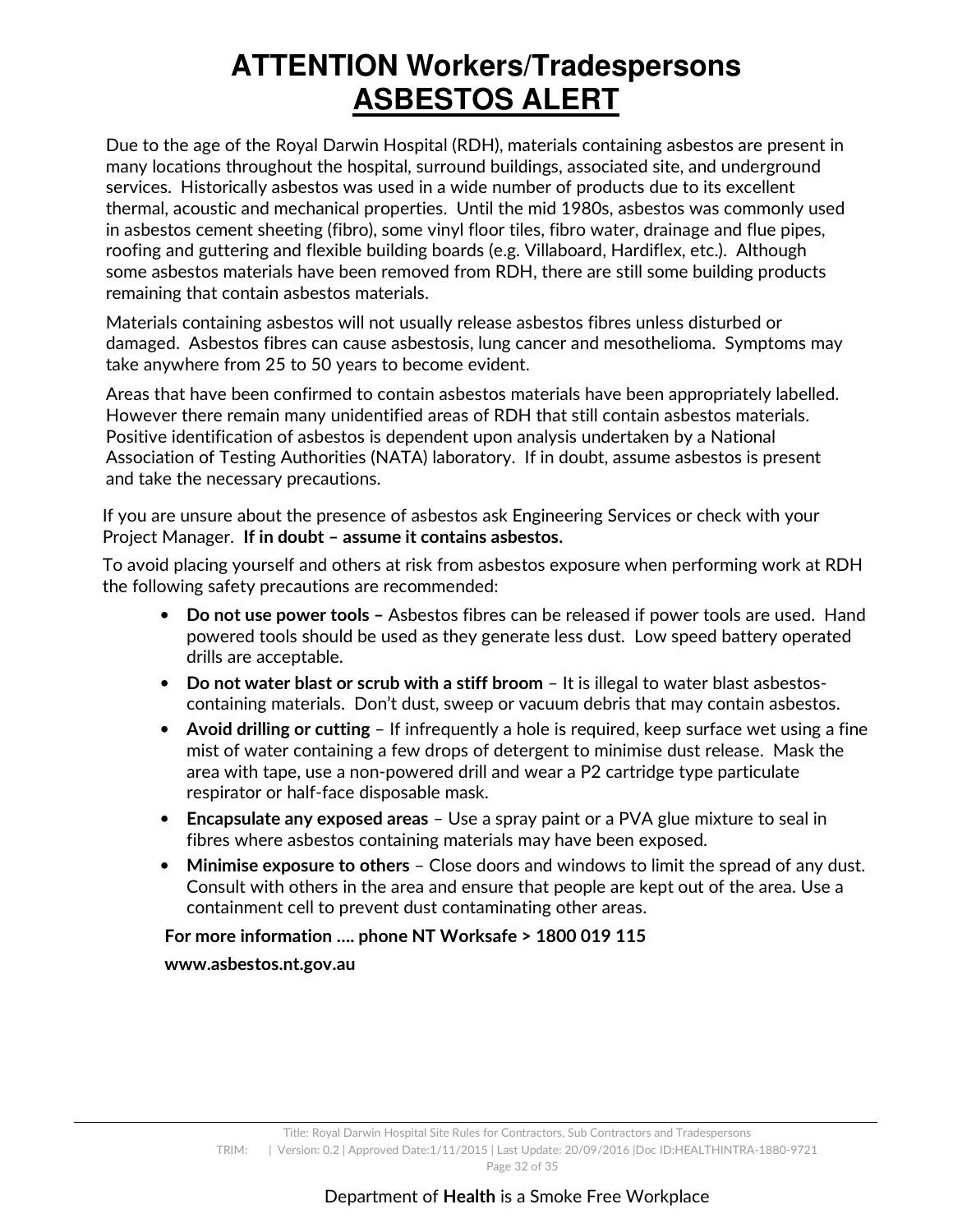#### **44. All Plant room Doors**

No plant room doors are to be chocked open, or left open or unlocked at any time whilst unattended.

#### **45. Working at Heights**

Engineering Services and all Workers are required to comply with the "Managing the Risk of Falls at Workplaces" Code of Practice provided by safe work Australia.

http://www.safeworkaustralia.gov.au/sites/SWA/about/Publications/Documents/6 32/Managing the Risk of Falls at Workplaces1.pdf

For activities involving permanent fixtures Engineering Services with provide site specific information on suitable anchoring points, access locations, and other means in which to complete work activities at height.

If possible all work activities which are able to be performed at ground level should be.

Ladder safety and requirements are addressed in the Code of Practice.

Upon completion of the Work Authorization Form, any high risk activity in relation to "Working at Heights" may require a job specific Height Safety Plan. Examples include but are not limited to elevated work positions on exterior walls (such as flood lighting on the ends of the MWB) and access to building roofs, where engineered controls are not present.

This plan will not be inconsistent with AS1891-4 series and related Standards for portable scaffolding, fall arrest and track systems, engineer rated anchor points.

#### **46. Workers Children**

Workers are not to bring children on site to a designated work area, nor are children to be utilised on site for purposes of assisting with the works.

**47. Animals** 

Workers are not to bring animals (eg. dogs) on site with them. This includes animals left in vehicles, on utility tray-backs or tied to vehicles.

#### **48. Sunburn and Skin Cancer**

Burns to the skin are the most common effects of over exposure to the sun. Continued or prolonged exposure to the sun may lead to the formation of skin cancers.

In order to reduce the likelihood of sunburn as well as the possibilities of preventable skin cancers, the following procedures should be adopted, whilst you are working in an outside environment.

Wear a hat with a broad brim.

When working outside, keep your skin covered by clothing. Sleeves should be rolled down. Collars protect the skin on the back of the neck.

Where the skin is exposed to the sun, use a broad spectrum +15 or greater (+30) type of Sunscreen. Make sure the face, neck, arms and any other exposed parts are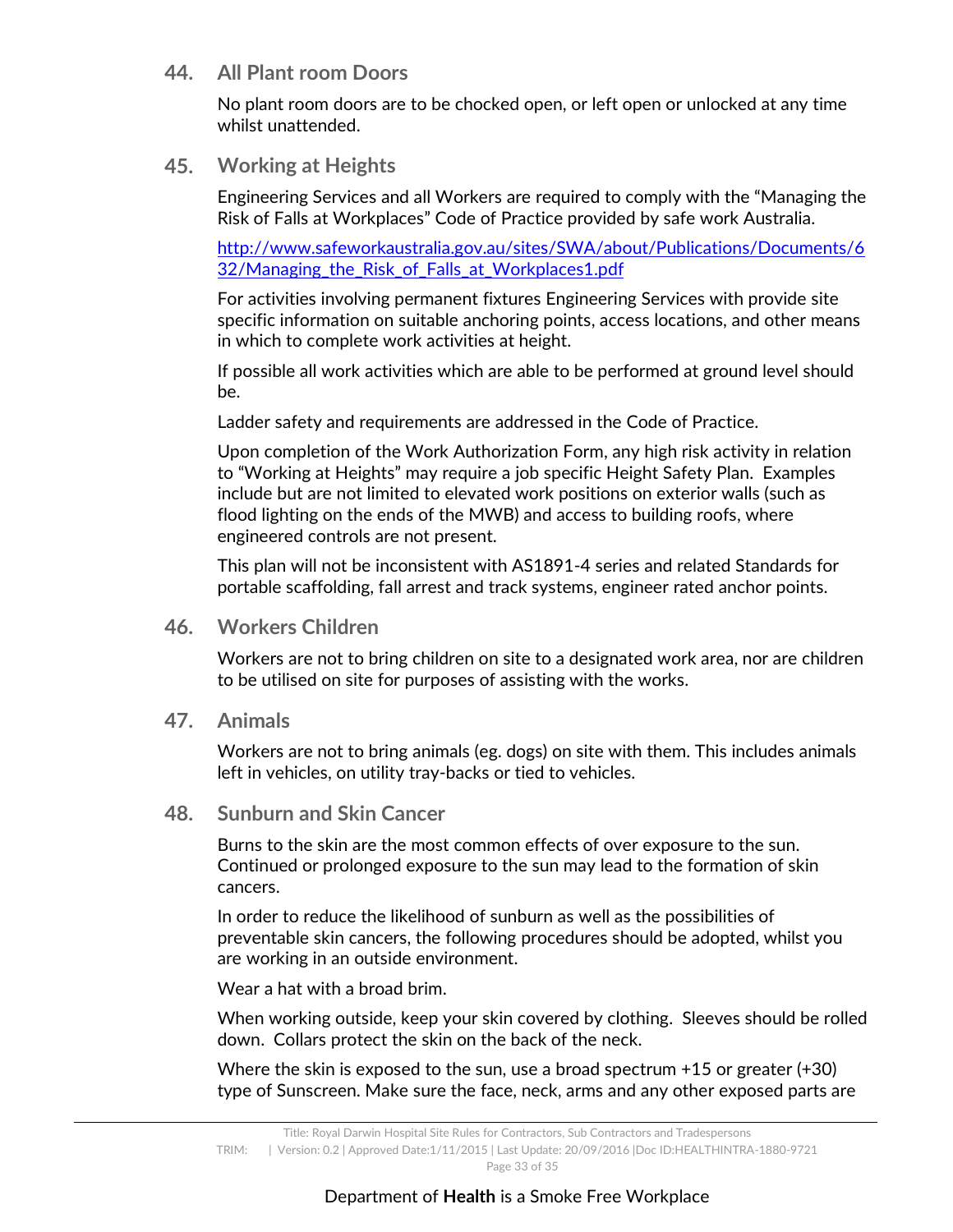fully covered. Repeat application of sunscreen every two hours, or more frequently if sweating profusely.

#### **49. Building Management System**

The majority of the plant around the hospital is controlled and/or monitored by a centralised BMS configured to detect and alarm on abnormal plant conditions. It is essential that Workers do not indiscriminately switch plant on or off anywhere in the hospital without prior consultation with the EM and filling out the BMS Diary.

Workers are required to notify the EM upon completion of the work involving mechanical plant, as once stopped, plant can only be started from the Engineering Services Administration Office and all alarm suppressions must be removed.

#### **50. PC3 Laboratory**

Standard Operating Procedures have been developed but not yet operating. Workers should notify Engineering Services and request current information from the Pathology Manager about entry procedures to this lab.